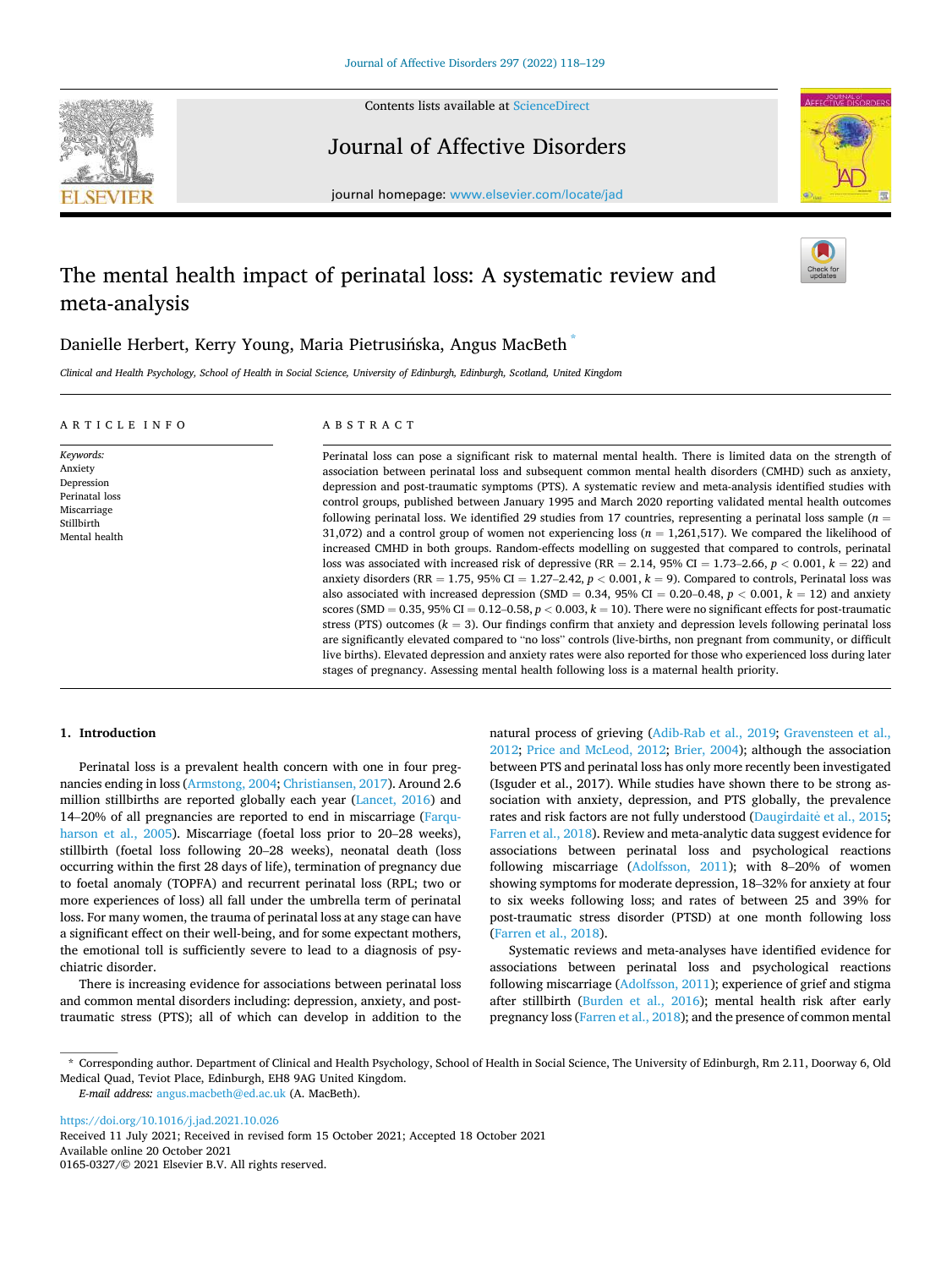disorders presenting in subsequent pregnancies following perinatal loss ([Hunter et al., 2017\)](#page-10-0); However, there is limited meta-analytic evidence for estimates of anxiety, depression and PTS rates for women following loss; and correlates of any association [\(Quenby et al., 2021](#page-10-0)).

Furthermore, health care system differences and inequalities of access to maternal care further complicate efforts to identify those at greatest risk. Although 98% of stillbirths occur in low and middleincome (LMI) countries (([Lawn et al., 2016](#page-10-0)), 90% of perinatal loss research is conducted within high-income countries ([Farren et al.,](#page-10-0)  [2018\)](#page-10-0). The high incidence of loss within low and middle-income settings and lack of research highlights the need for an analysis of global prevalence rates and identification of risk factors for mental health outcomes following perinatal loss.

Methodological inconsistencies between studies present a further barrier to establishing a robust picture of the size and scale of the mental health aspect of loss. For instance, how loss is categorised, when mental health outcomes are measured, and the composition of comparison samples can all significantly influence reported results. Consideration of an appropriate control group is especially important within this body of research to understand potential variability in estimates. However, the pregnancy status of the control group (such as pregnant or not, or in some studies use of a 'difficult live birth' control) or baseline mental health difficulty levels in the population may reduce baseline differences between the study group and the control (Dennis et al., 2017). The impact of maternal age and quality of studies, including the measurement of mental health outcome are also of importance. From a policy and practice perspective, accurate estimates of the mental health impacts of perinatal loss and it's correlates can inform service planning, quantify risk, and identify those most at risk. This in turn can enable needs-matched interventions that are appropriate and acceptable to women and their support networks [\(Quenby et al., 2021](#page-10-0)).

To our knowledge there has not been a comprehensive meta-analysis estimating rates of anxiety, depression and PTS for women following perinatal loss (from conception through to 28 days post-delivery). In the current study we aimed to synthesise data reporting the effects of perinatal loss on common mental health outcomes, namely anxiety, depression, and post-traumatic stress; and to identify potential moderators of these associations, including study quality, type of loss, trimester of loss, income status of study country and maternal age. We hypothesised that outcome measures of depression, anxiety and PTS will be significantly elevated following perinatal loss in comparison to controls.

# **2. Methods**

# *2.1. Search strategy*

A broad search strategy was developed with the guidance of a health librarian, adhering to MOOSE guidelines for observational studies ([Stroup et al., 2000\)](#page-10-0) and the PRISMA checklist for systematic reviews and meta-analyses ([Page et al., 2021](#page-10-0)). A comprehensive electronic database search was performed using the following databases: EBSCO (CINAHL Plus), Ovid (Embase, PsycINFO, MEDLINE, Global Health) and Web of Science, identifying studies and reviews published between 1 January 1995 and 2 March 2020. Following [Hunter et al. \(2017\),](#page-10-0) we set 1995 as the lower limit to reflect a timeframe in which greater uniformity in the reporting standards of clinical data around perinatal loss has emerged.

The search strategy applied to the cited databases included alternative spellings for common mental health terms (anxiety, depression, PTS) and perinatal loss terms (miscarriage, stillbirth, TOPFA, neonatal death) combined with Boolean operators (see Appendix S1). Open Grey, the Virtual Health Library and the Grey Literature Report were searched for 'grey literature' along with the WHO International Clinical Trials Registry Platform (ICTRP) and the Cochrane Central Register of Controlled Trials (CENTRAL). A hand search and snowball sampling of

the selected study reference lists was performed for additional unpublished studies missed by the electronic search or not captured in the initial scoping review.

#### *2.2. Eligibility criteria*

Quantitative observational studies included within this metaanalysis met the following criteria: sampled women who had experienced perinatal loss (miscarriage, stillbirth, TOPFA or neonatal death); studies where all participants were assessed for anxiety, depression and/ or PTS with at least one validated self-report measure or clinical diagnostic tool; studies published in English; studies contained a control group of women with no experience of perinatal loss including pregnant women, those who had a successful pregnancy, those attempting pregnancy and those who were not pregnant from the community.

Studies were excluded if i) participants included women who experienced the loss of an infant after 28 days post-delivery or women who elected to have an abortion unrelated to foetal anomalies or a maternal medical condition. Ii) Studies of fathers only were excluded at the record stage, while parent and couple studies were retained and screened. Studies that explored a iii) specialised aspect of either maternal health (e.g. twin studies); iv) medical health (e.g. substance abuse) or v) psychological and social health (e.g. intimate partner violence) were also excluded. Finally, vi) studies containing populations living in extreme conditions (e.g. Ebola outbreak) were also excluded. Full exclusion criteria are listed in Appendix S2.

#### *2.3. Search results*

After duplicates were removed electronically through Ovid, all records were collected into Endnote X9, electronically scanned again for duplicates and exported into a Microsoft Excel table. Titles and abstracts were screened once by a researcher. Records that did not pertain to mental health outcomes following perinatal loss were excluded. The remaining full-text articles were then systematically screened blind by two independent researchers who applied the predefined criteria and recorded reasons for exclusion in the table. Where multiple records reported data from the same study cohort, the most comprehensive study was retained for analysis. The final results were compared, and discrepancies were resolved via a consensus discussion with the other members of the research team.

# *2.4. Data extraction*

Aggregate study characteristics and population data were extracted from the remaining studies and recorded blind by two independent researchers using a Microsoft Excel table. Participant obstetric details, demographic data and country income group were recorded where provided. The type of loss and corresponding gestation period for the sample and the pregnancy status of the control group, where applicable, were noted. Mental health outcomes (anxiety, depression and/or PTS) were recorded along with the diagnostic tool(s), associated cut-off scores and specified time periods between loss and the mental health assessment. Raw data (sample size, mean scores, standard deviation and/or count data) to calculate study effect sizes for mental health outcomes of both the perinatal loss and control groups was extracted. Studies were excluded where baseline data was unavailable. (see Appendix S3 for summary data )

#### *2.5. Quality assessment*

An adapted Agency for Healthcare Research and Quality (AHRQ) methodological checklist and the corresponding guidance notes were modified and applied to the individual studies to assess risk of bias ([Williams et al., 2010\)](#page-10-0) (see Appendix S3 and S4). This assessment tool allowed researchers to gauge the internal validity, applicability and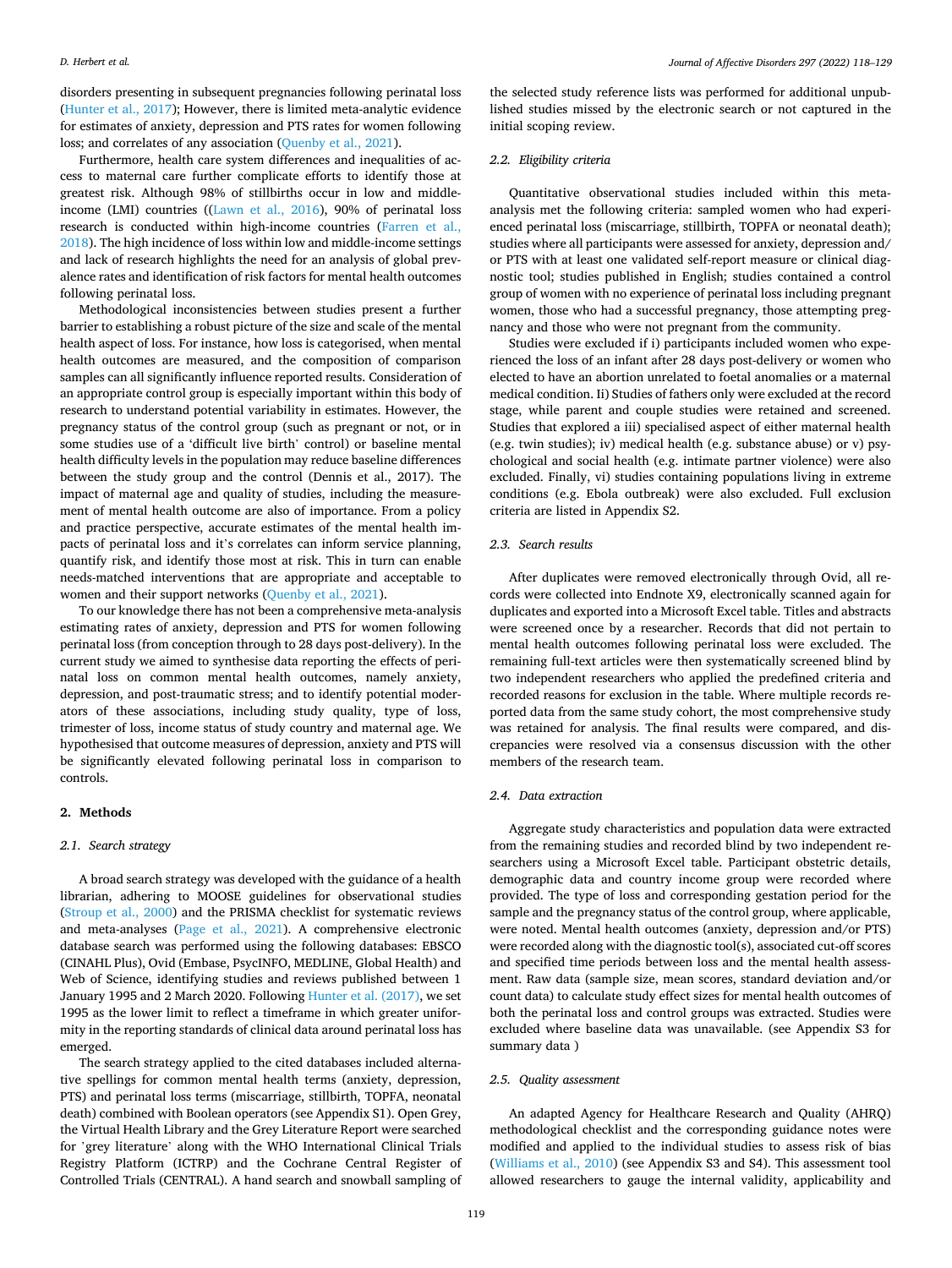completeness of reporting for the selected studies. A numeric value was allocated to the grading scale of an 11 criteria checklist. Criterion #8 was only applicable to studies with a longitudinal design. A maximum score of 22 for longitudinal studies and 20 for non-longitudinal studies could be achieved, with all ratings converted to a percentage score. The quality assessment was completed by two independent researchers and any discrepancies between the scores were resolved through discussion and further reference to the guidance notes.

#### *2.6. Analysis plan*

Statistical analyses were performed with RStudio 3.6.2. Effect sizes for each study were calculated, weighted and combined into a summary effect size for each outcome (depression, anxiety and PTS) using random effects modelling [\(Borenstein et al., 2009\)](#page-10-0). Pooled results were analysed yielding effect estimates, confidence intervals (CI's) and significance values. The inverse variance method and DerSimionian-Laird estimator ([DerSimonian, 1986](#page-10-0)) were used with R packages 'meta' ([Schwarzer,](#page-10-0)  [2016\)](#page-10-0) and 'metafor' [\(Viechtbauer, 2010\)](#page-10-0) to calculate the summary effects and perform the meta-analyses.

For categorical data, where only the sample size and outcome count data were available, the effect size was calculated as a risk ratio (RR) with a 95% confidence interval. For studies that reported continuous data through a mean score and standard deviation (SD) for anxiety, depression and PTS outcomes, effect sizes were calculated as a standardised mean difference (SMD) with a 95% confidence interval. The Z values and p values were computed to test the null hypotheses for each outcome and the Cochran Q test and  $I^2$  statistic ([Higgins et al., 2019\)](#page-10-0) were calculated to test for heterogeneity and to quantify the observed variance.

Influence analysis was applied to identify sources of heterogeneity and to quantify between-study variance. The [Duval and Tweedie \(2000\)](#page-10-0)  'trim-and-fill' method was used to test publication bias, allowing for analysis of the results with the exclusion of outliers and inclusion of possible missing studies.

Moderator analyses of subgroups were also performed to assess whether the type of loss group, control group and country ranking affected the outcome of the main analyses and could account for the level of heterogeneity. Between variable analyses and separate randomeffects modelling of sub-groups were also performed. Meta-regression statistical models were used to further assess if the quality of each study or the age of the participants affected outcomes ([Borenstein et al.,](#page-10-0)  [2009\)](#page-10-0). Sub-analyses were dependant on the number of studies and data available for each variable after separating categorical from continuous data.

# *2.7. Project registration*

A study protocol was registered with Prospero on 24/06/2020 (CRD42020172829).

# **3. Results**

# *3.1. Study selection and characteristics*

The initial search produced 8638 published records with no additional studies found through the 'grey literature' and reference list search. Once duplicate records were removed electronically and titles/ abstracts screened by the authors, the remaining 793 full-text articles were systematically reviewed against the pre-defined inclusion criteria. Records excluded at this stage were duplicates, father and couple studies and studies conducted with samples from specific populations, such as women with high-risk medical conditions or those living in extreme environmental conditions. Of the remaining articles assessed for eligibility, 32 studies were excluded due to the absence of observed control group, 20 studies contained duplicate cohort data and 5 studies lacked

sufficient data for our analysis ([Fig. 1](#page-3-0)). No authors were contacted for further information as there was sufficient data available in the final group of published studies to perform the intended analyses.

Study characteristics and participant details of the 29 included papers are detailed in Appendix S3. Total participant size was  $N =$ 1292,589 (perinatal loss sample  $n = 31,072$ , control group  $n =$ 1261,517), with an age range of 13–57 years. One study had a comparatively large sample (loss group  $n = 8292$ , control  $n = 1194,758$ ; [Lewkowitz et al., 2019](#page-10-0)), while the remaining 28 studies contained a total of 89,539 participants (sample  $n = 22,780$ , control  $n = 66,759$ ). Only one study had less than 100 women in the total sample ( $n = 65$ ; Ng [et al., 2017\)](#page-10-0). One study contained datasets from two independent population studies ([Toffol et al., 2013](#page-10-0)).

Miscarriage accounted for most of the reported loss type in the studies (*n* = 14,516), followed by stillbirth (*n* = 8715), recurrent loss (*n*   $= 1188$ ) and TOPFA ( $n = 62$ ). The remaining studies reported grouped loss  $(n = 6591)$ , with some reporting stillbirth and neonatal death combined ( $n = 5095$ ) and others reporting perinatal loss undifferentiated by type ( $n = 1496$ ). The control groups contained either participants with live births ( $n = 1257,048$ ), non-pregnant participants from the community ( $n = 4062$ ), participants who were pregnant ( $n = 339$ ) or had a difficult pregnancy ( $n = 67$ ). Of the 29 studies, all reported data for depression outcomes, 16 (55%) reported anxiety outcomes and 3 (10%) reported PTS outcomes. Categorical data was reported in 21 studies (72%), continuous data reported in 15(52%) and 7 (24%) contained outcome data for both.

Only four studies recruited participants between 1985 and 2000 while 25 assessed participants between 2000 and 2019, of which 21were from 2010 to 2019. Studies reported data from 17 different countries and one study recruited participants online from a group of high-income countries (USA, UK, Europe, Canada, Australia, New Zealand). A total of 16 studies (55%) took place in high-income countries (UK, US, Australia, Denmark, Finland, Norway, Germany) assessing 1241,617 participants (96%) and 13 (45%) were conducted in low and middle-income (LMI) countries with 50,972 participants assessed (4%), of which 7 (24%) were classified as middle-income (Turkey, Malaysia, Iran, Sri Lanka, China) and 6 (21%) as low-income (Bangladesh, India, Nigeria, Benin, Burkina Faso).

## *3.2. Depression following perinatal loss*

Of the 29 studies that assessed clinically diagnosed or significant depression, 21 studies (22 datasets) were assessed in the categorical group and 12 studies in the continuous group. Random effects modelling for categorical depression outcomes (presence or absence of depression) resulted in a significant medium size effect for the association between perinatal loss and depression (RR = 2.14, 95% CI = 1.73–2.65, *Z* = 6.94,  $p < 0.001$ ,  $k = 22$ ; Fig. 2) Figure 2. Influence analysis identified one study as a potential outlier ([Toffol et al., 2013\)](#page-10-0). Exclusion of this study slightly increased the effect size (RR = 2.31, 95% CI = 1.86–2.87,  $Z = 7.61$ ,  $p <$ 0.001,  $k = 20$ ). Random effects modelling of continuous depression outcomes (mean depression score) suggested a medium size significant association (SMD = 0.34, 95% CI = 0.20–0.48, *Z* = 4.62, *p <* 0.001, *k* = 12; [Fig. 3\)](#page-4-0). Omitting a possible outlier [\(Budak et al., 2016](#page-10-0)) had a negligible impact on the effect estimate (SMD =  $0.37$ , 95% CI =  $0.24 - 0.51$ ,  $Z = 5.39$ ,  $p < 0.001$ ,  $k = 11$ ).

Heterogeneity was substantial and significant for categorical outcomes ( $Q = 257.93$ ,  $p < 0.001$ ,  $I^2 = 91.9$ %), but with no evidence of publication bias (Eggers' test,  $p = 0.39$ ). 'Trim and fill' analyses identified six hypothetical missing studies but modelling these suggested a significant effect of perinatal loss on depression would remain (RR = 1.76, 95% CI = 1.40–2.21, *Z* = 4.87, *p <* 0.001, *k* = 28). Heterogeneity and publication bias was similar for continuous outcomes, and no missing studies were identified using 'trim and fill'. ( $Q = 42.17$ ,  $p <$ 0.01,  $I2 = 76.3\%$ ;  $95\%$  CI = 57.5%–86.8%; Egger's test  $p = 0.30$ .

Moderator analysis of categorical outcomes indicated no significant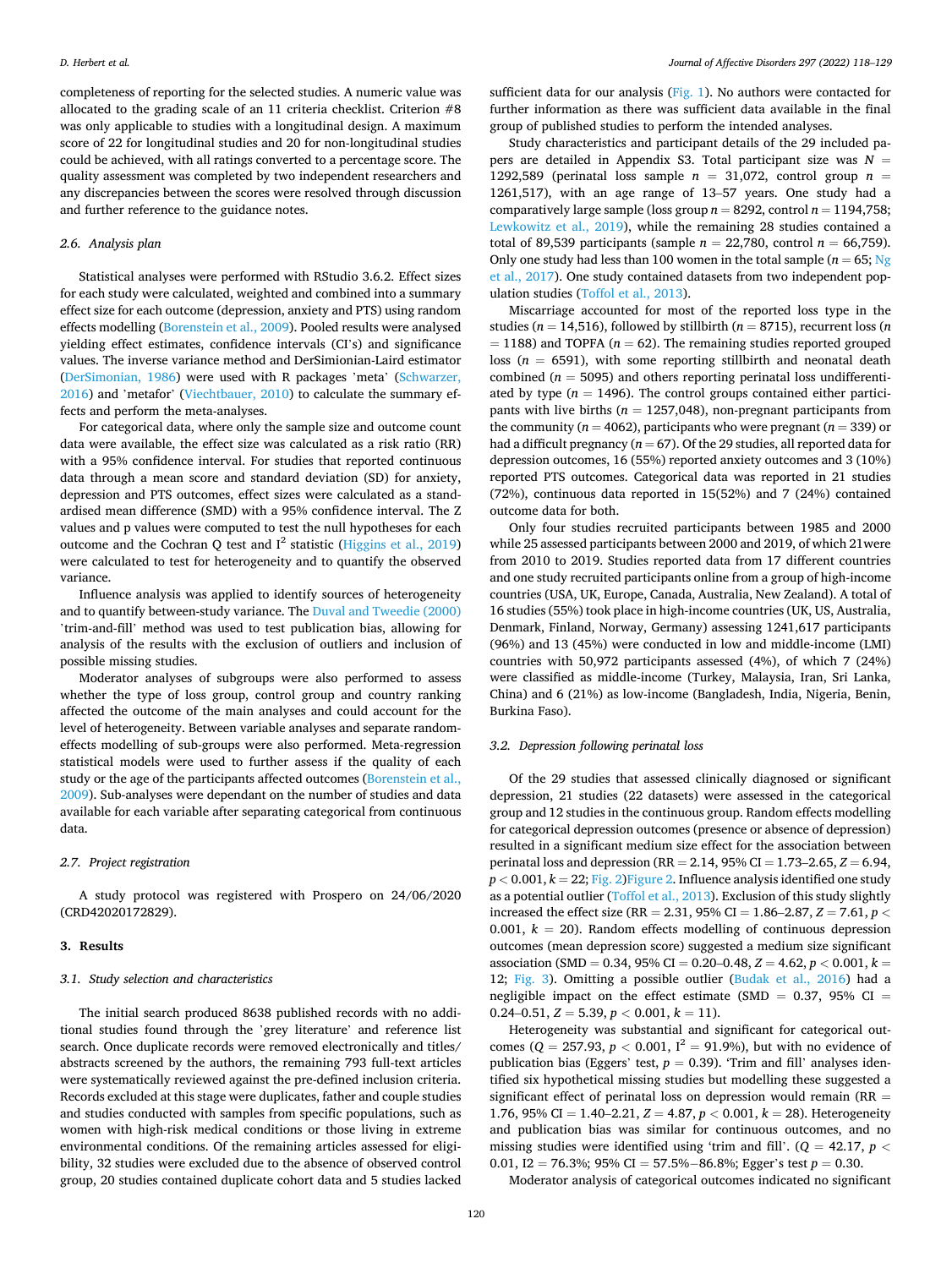<span id="page-3-0"></span>

Fig. 1. PRISMA flow diagram detailing study selection process. <sup>a</sup> Studies with both categorical and continuous data (*n* = 7).

effect of different types of loss on effect size magnitude ( $p = 0.16$ ), although effect size for late loss were larger than those for early loss ([Table 1](#page-5-0)). Recurrent loss had the largest effect on depression, followed by neonatal death, stillbirth, miscarriage, TOPFA and grouped loss ([Table 1](#page-5-0)). Analysis of control group types, or income level of country did not show significant differences ( $p = 0.77$ ; and  $p = 0.63$ ; [Table 1](#page-5-0)).

Moderator analysis of continuous outcomes, indicted a significant difference for type of loss  $(p < 0.001)$  with late loss leading to larger effect sizes for depression than early loss ([Table 1](#page-5-0).) TOPFA had the largest magnitude effect, followed by stillbirth, recurrent loss and grouped loss. Analysis of control group type showed a significant effect  $(p < 0.001)$  with live birth controls leading to a larger effect size for depression in the loss group, compared to community and pregnant controls ([Table 1\)](#page-5-0). Rates of depression were higher in controls with a difficult birth group than for women who had experienced loss. Country level of income was not associated with group differences ( $p = 0.82$ ; [Table 1](#page-5-0)). Meta-regression analysis indicated that age did not have a significant effect on depression levels for either categorical ( $\beta$  =  $-0.0059$ , SE = 0.008, *p* = 0.56) or continuous outcomes (β = 0.007, SE  $= 0.77, p = 0.89$ .

#### *3.3. Anxiety following perinatal loss*

Of the 16 studies that assessed diagnosed, or significant anxiety, 9 studies contained categorical measures (presence/absence of anxiety) and 10 reported continuous outcomes (anxiety score). Random effects modelling of categorical outcomes suggested a small but significant effect of perinatal loss on increased levels of anxiety compared to controls  $(RR = 1.75, 95\% \text{ CI} = 1.27 - 2.42, Z = 3.44, p < 0.001, k = 9; Fig. 4).$  $(RR = 1.75, 95\% \text{ CI} = 1.27 - 2.42, Z = 3.44, p < 0.001, k = 9; Fig. 4).$  $(RR = 1.75, 95\% \text{ CI} = 1.27 - 2.42, Z = 3.44, p < 0.001, k = 9; Fig. 4).$ Influence analysis identified one study as a potential outlier ([Toffol](#page-10-0)  [et al., 2013\)](#page-10-0). Exclusion of this study slightly increased the summary effect estimate (RR = 1.91, 95% CI = 1.37–2.67, *Z* = 3.79, *p <* 0.001, *k*   $= 8$ ). Random effect modelling of continuous outcomes also suggested a moderate but significant association (SMD =  $0.35$ , 95% CI =  $0.12$ –0.58,  $Z = 3.04$ ,  $p = 0.003$ ,  $k = 10$ ; [Fig. 5\)](#page-5-0). After omitting a possible outlier ([Budak et al., 2016](#page-10-0)), analysis suggested a slightly, larger effect on a narrower confidence interval (SMD = 0.39, 95% CI = 0.29–0.49, *Z* =  $4.03, p < 0.001, k = 9$ .

Analysis suggested high heterogeneity for categorical outcomes (*Q* = 55.86,  $p < 0.001$ ,  $I^2 = 85.7\%$ ), but no significant publication bias (Eggers' test;  $p = 0.73$ ). 'Trim and fill' analyses identified two hypothetically missing studies. Re-running the analysis with these studies modelled a reduced yet still significant effect of perinatal loss on increased levels of anxiety (RR = 1.57, 95% CI = 1.14–2.16,  $Z = 2.77$ , *p*  $= 0.006$ ,  $k = 11$ ). The heterogeneity pattern and publication bias was mirrored for continuous outcomes ( $Q = 46.55$ ,  $p < 0.001$ ,  $I2 = 80.7$ %; Egger's test;  $p = 0.79$ ). No additional studies were identified as missing from the analysis using the "trim and fill" method.

A sub-analysis for the effect of different loss groups showed a significant effect on categorical anxiety outcomes ( $p < 0.001$ ), with the late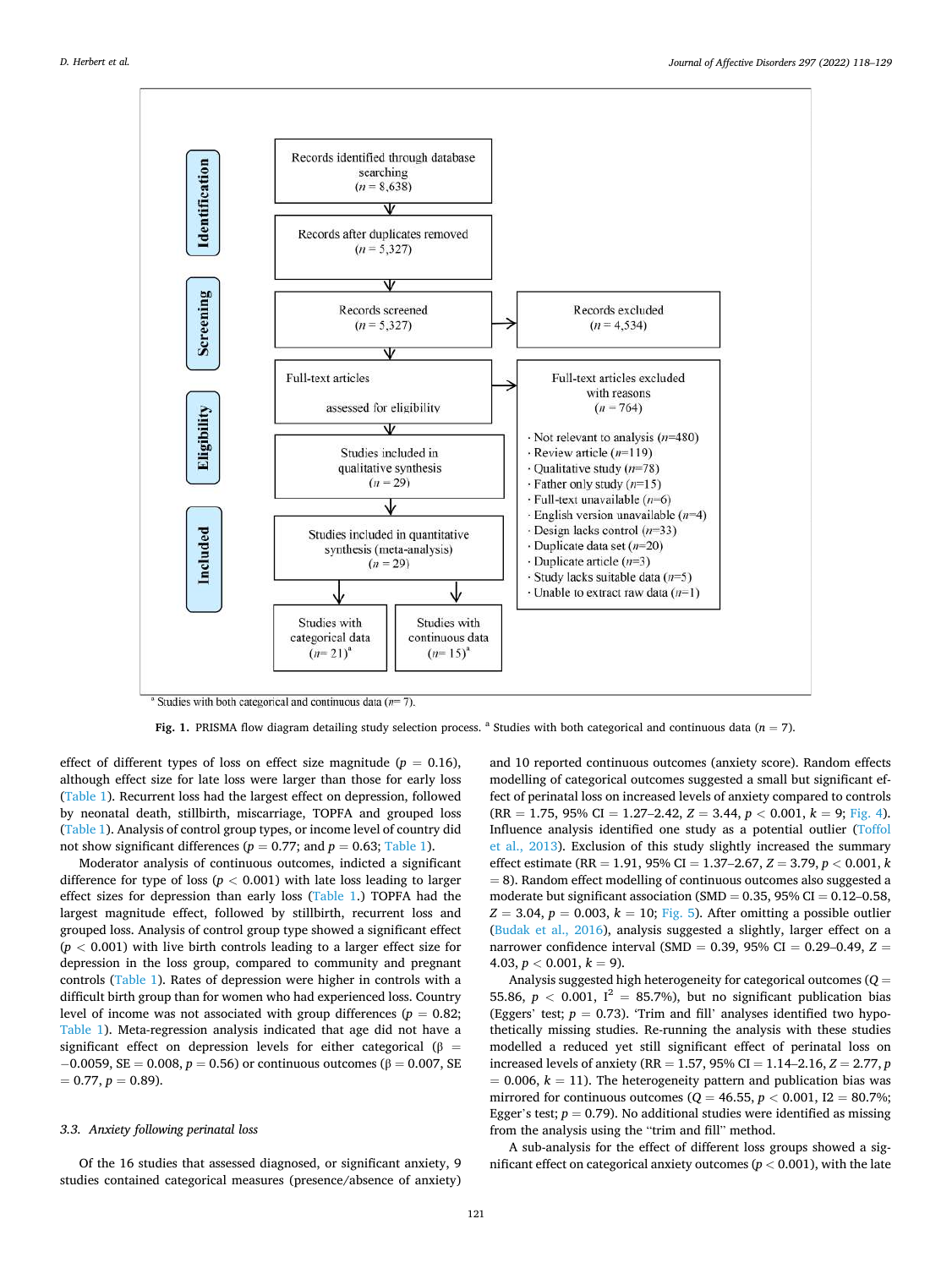<span id="page-4-0"></span>

|                                                              |                | Loss      |                     | No Loss      |            |                                           |    |           |                       |                          |
|--------------------------------------------------------------|----------------|-----------|---------------------|--------------|------------|-------------------------------------------|----|-----------|-----------------------|--------------------------|
| <b>Study</b>                                                 | <b>Events</b>  |           | <b>Total Events</b> | <b>Total</b> |            | <b>Risk Ratio</b>                         |    | <b>RR</b> |                       | 95%-Cl Weight            |
| Adeyemi et al 2008                                           | 28             | 54        | 12                  | 54           |            |                                           |    |           | 2.33 [1.33; 4.09]     | 4.3%                     |
| Boyle et al 1996                                             | 27             | 158       | $\overline{7}$      | 200          |            |                                           |    |           | 4.88 [2.18; 10.92]    | 3.3%                     |
| Dingle et al 2008                                            | 35             | 82        | 28                  | 97           |            |                                           |    |           | 1.48 [0.99; 2.21]     | 5.0%                     |
| Farren et al 2016                                            | 54             | 492       | $\overline{2}$      | 87           |            |                                           |    |           | 4.77 [1.19; 19.22]    | 1.7%                     |
| Filippi et al 2007                                           | 29             | 130       | 63                  | 655          |            |                                           |    |           | 2.32 [1.56; 3.45]     | 5.0%                     |
| Filippi et al 2010                                           | $\overline{7}$ | 51        | 32                  | 389          |            |                                           |    |           | 1.67 [0.78; 3.58]     | 3.4%                     |
| Gausia et al 2011                                            | 52             | 122       | 61                  | 354          |            |                                           |    |           | 2.47 [1.82; 3.36]     | 5.4%                     |
| Gold et al 2014                                              | 86             | 377       | 19                  | 232          |            |                                           |    |           | 2.79 [1.74; 4.45]     | 4.7%                     |
| Gravensteen et al 2012                                       | 18             | 103       | 41                  | 259          |            |                                           |    |           | 1.10 [0.67; 1.83]     | 4.5%                     |
| Hoque et al 2015                                             | 40             | 270       | 38                  | 461          |            |                                           |    | 1.80      | [1.18: 2.73]          | 4.9%                     |
| Jacob et al 2017                                             |                | 377 12158 | 146                 | 12158        |            |                                           |    |           | 2.58 [2.14; 3.12]     | 5.8%                     |
| Kersting et al 2009                                          | $\overline{7}$ | 62        | 4                   | 65           |            |                                           |    |           | 1.83 [0.56; 5.96]     | 2.1%                     |
| Kolte et al 2015                                             | 26             | 301       | 40                  | 1813         |            |                                           |    |           | 3.92 [2.43; 6.32]     | 4.6%                     |
| Kulathilaka et al 2016                                       | 22             | 118       | 13                  | 137          |            |                                           |    |           | $1.96$ [1.04; 3.73]   | 3.9%                     |
| Lewkowitz et al 2019                                         | 141            | 8292      |                     | 7726 1194758 |            |                                           |    |           | 2.63 [2.23; 3.10]     | 5.8%                     |
| Lok et al 2010                                               | 75             | 280       | 13                  | 150          |            |                                           |    |           | 3.09 [1.78; 5.38]     | 4.3%                     |
| Neugebauer et al 1997                                        | 25             | 229       | 10                  | 230          |            |                                           |    |           | 2.51 [1.23: 5.11]     | 3.6%                     |
| Prost et al 2012                                             | 179            | 456       | 490                 | 5345         |            | m                                         |    |           | 4.28 [3.72; 4.94]     | 5.9%                     |
| Rees & Sabia 2007                                            | 22             | 107       | 268                 | 1732         |            |                                           |    |           | $1.33$ $[0.90; 1.96]$ | 5.0%                     |
| Surkan et al 2016                                            | 812            | 3877      | 4769                | 37080        |            |                                           |    |           | $1.63$ [1.52; 1.74]   | 6.0%                     |
| Toffol et al 2013A                                           | 32             | 326       | 74                  | 1018         |            |                                           |    |           | 1.35 [0.91; 2.01]     | 5.0%                     |
| Toffol et al 2013B                                           | 107            | 461       | 402                 | 1685         |            |                                           |    |           | $0.97$ $[0.81; 1.17]$ | 5.8%                     |
| <b>Random effects model</b>                                  |                | 28506     |                     | 1258959      |            | ٠                                         |    |           |                       | 2.14 [1.73; 2.65] 100.0% |
| Heterogeneity: $l^2 = 92\%$ , $\tau^2 = 0.1995$ , $p < 0.01$ |                |           |                     |              |            |                                           |    |           |                       |                          |
|                                                              |                |           |                     |              | 0.1<br>0.5 | $\overline{\mathbf{c}}$<br>$\blacksquare$ | 10 |           |                       |                          |

**Fig. 2.** Forest plot of effect sizes for categorical depression outcomes in women following perinatal loss. *Note*. RR = Risk ratio; CI = Confidence interval.

|                                       |                 | Loss                                                         |                                                                                                                                                                                                  |             | SD                                              |                                                                                                                                                                                                      | <b>Difference</b> | <b>SMD</b>                                                      |    | 95%-Cl Weight                                                                                                                                                                                                                                                                                                                             |
|---------------------------------------|-----------------|--------------------------------------------------------------|--------------------------------------------------------------------------------------------------------------------------------------------------------------------------------------------------|-------------|-------------------------------------------------|------------------------------------------------------------------------------------------------------------------------------------------------------------------------------------------------------|-------------------|-----------------------------------------------------------------|----|-------------------------------------------------------------------------------------------------------------------------------------------------------------------------------------------------------------------------------------------------------------------------------------------------------------------------------------------|
|                                       |                 |                                                              |                                                                                                                                                                                                  |             |                                                 |                                                                                                                                                                                                      |                   |                                                                 |    | 6.8%                                                                                                                                                                                                                                                                                                                                      |
| 33                                    |                 |                                                              |                                                                                                                                                                                                  |             |                                                 |                                                                                                                                                                                                      |                   |                                                                 |    | 6.7%                                                                                                                                                                                                                                                                                                                                      |
|                                       |                 |                                                              |                                                                                                                                                                                                  |             |                                                 |                                                                                                                                                                                                      |                   |                                                                 |    | 6.8%                                                                                                                                                                                                                                                                                                                                      |
|                                       |                 |                                                              | 50                                                                                                                                                                                               |             |                                                 |                                                                                                                                                                                                      |                   |                                                                 |    | 6.4%                                                                                                                                                                                                                                                                                                                                      |
|                                       |                 |                                                              | 87                                                                                                                                                                                               |             |                                                 |                                                                                                                                                                                                      |                   |                                                                 |    | 9.7%                                                                                                                                                                                                                                                                                                                                      |
|                                       |                 |                                                              | 138                                                                                                                                                                                              |             |                                                 |                                                                                                                                                                                                      |                   |                                                                 |    | 10.7%                                                                                                                                                                                                                                                                                                                                     |
| 74                                    |                 |                                                              | 82                                                                                                                                                                                               |             |                                                 |                                                                                                                                                                                                      |                   |                                                                 |    | 8.0%                                                                                                                                                                                                                                                                                                                                      |
| 62                                    |                 |                                                              | 65                                                                                                                                                                                               |             |                                                 |                                                                                                                                                                                                      |                   |                                                                 |    | 6.8%                                                                                                                                                                                                                                                                                                                                      |
| 32                                    |                 |                                                              | 33                                                                                                                                                                                               |             |                                                 |                                                                                                                                                                                                      |                   |                                                                 |    | 5.2%                                                                                                                                                                                                                                                                                                                                      |
| Schwedtfeger & Shreffler 2009<br>1182 |                 |                                                              | 1293                                                                                                                                                                                             |             |                                                 |                                                                                                                                                                                                      |                   |                                                                 |    | 12.4%                                                                                                                                                                                                                                                                                                                                     |
| 105                                   |                 |                                                              | 105                                                                                                                                                                                              |             |                                                 |                                                                                                                                                                                                      |                   |                                                                 |    | 8.7%                                                                                                                                                                                                                                                                                                                                      |
| 339                                   |                 |                                                              | 1058                                                                                                                                                                                             |             |                                                 |                                                                                                                                                                                                      |                   |                                                                 |    | 11.8%                                                                                                                                                                                                                                                                                                                                     |
| 3261                                  |                 |                                                              |                                                                                                                                                                                                  |             |                                                 |                                                                                                                                                                                                      | ⇔                 |                                                                 |    |                                                                                                                                                                                                                                                                                                                                           |
|                                       | 56<br>50<br>492 | Heterogeneity: $I^2 = 78\%$ , $\tau^2 = 0.0418$ , $p < 0.01$ | <b>Total Mean</b><br>54 10.90 5.7600<br>1.38 0.7800<br>12.90 5.5700<br>12.85 5.6600<br>4.50 4.4000<br>782 37.07 9.9700<br>644 39000<br>13.10 8.7700<br>4.34 2.7000<br>177 0 5600<br>11.00 2.3000 | 7.30 7.4000 | <b>SD Total Mean</b><br>54<br>118<br>52<br>3135 | <b>No Loss</b><br>8.63 4.9000<br>1.19 0.7400<br>14.40 6.9900<br>8.98 4.8400<br>3.50 2.6000<br>34.19 8.6000<br>6.02 3.8600<br>5.10 3.7700<br>4.45 3.0700<br>1.61 0.4500<br>9.50 1.9000<br>6.10 6.9000 |                   | <b>Standardised Mean</b><br>0.5<br>$-15 - 1 - 05$<br>$^{\circ}$ | 15 | $0.42$ [ $0.04$ ; $0.80$ ]<br>$0.25$ [-0.13; 0.64]<br>$-0.24$ $[-0.62; 0.14]$<br>$0.73$ $[0.32; 1.13]$<br>$0.24$ $[0.01; 0.47]$<br>$0.29$ $[0.11; 0.48]$<br>$0.11$ $[-0.21; 0.42]$<br>1.19 [0.81; 1.57]<br>$-0.04$ $[-0.52; 0.45]$<br>$0.32$ $[0.24; 0.40]$<br>$0.71$ $[0.43; 0.99]$<br>$0.17$ $[0.05; 0.29]$<br>0.34 [0.20; 0.48] 100.0% |

**Fig. 3.** Forest plot of effect sizes for continuous depression scores following perinatal loss. *Note.* SMD = Standardised mean difference; CI = Confidence interval; SD  $=$  Standard deviation.

loss group showing a larger effect than the early loss group ([Table 2](#page-6-0)). Neonatal death showed the largest effect of loss on increased rates of anxiety, followed by TOPFA, stillbirth and miscarriage ([Table 2](#page-6-0)). Analyses of methodological differences in control groups and country income did not show significant group differences ( $p = 0.80$  and  $p = 0.82$ ) respectively; [Table 2\)](#page-6-0).

Moderator analysis also identified a significant effect of type of perinatal loss on continuous anxiety outcomes  $(p = 0.001)$ , with a larger effect for late loss than early loss [\(Table 2](#page-6-0)). A further large effect was identified for TOPFA and a moderate effect for stillbirth. There was a significant effect of control group type of estimates ( $p < 0.001$ ) with higher rates of anxiety found for the loss group when compared to live birth controls [\(Table 2](#page-6-0)). Higher levels of anxiety were also found within control groups who experienced difficult birth. No statistical significance was evident for country income ranking  $(p = 0.14;$  [Table 2](#page-6-0)). Metaregression suggested younger age had a small but significant effect on increased anxiety levels following perinatal loss for categorical ( $\beta$  =  $-0.02$ ,  $SE = 0.01$ ,  $p = 0.01$ ) but not continuous outcomes ( $\beta = -1.54$ , SE  $= 1.90, p = 0.41.$ 

# *3.4. Post-traumatic stress following perinatal loss*

Only three studies reported PTS outcomes for both sample and control groups; all using continuous outcomes. Random effects modelling showed a non-significant effect for the association between perinatal loss and elevated PTS outcomes (SMD  $=$  0.66, 95% CI  $=$  -0.93–2.25,  $Z = 0.81, p = 0.42, k = 3$ ). Between study heterogeneity was substantial (Q(d.f) = 113.97 (2),  $p < 0.001$ ,  $I^2 = 98.2$ %). Although there was no evidence of publication bias (Eggers' test;  $p = 0.30$ ).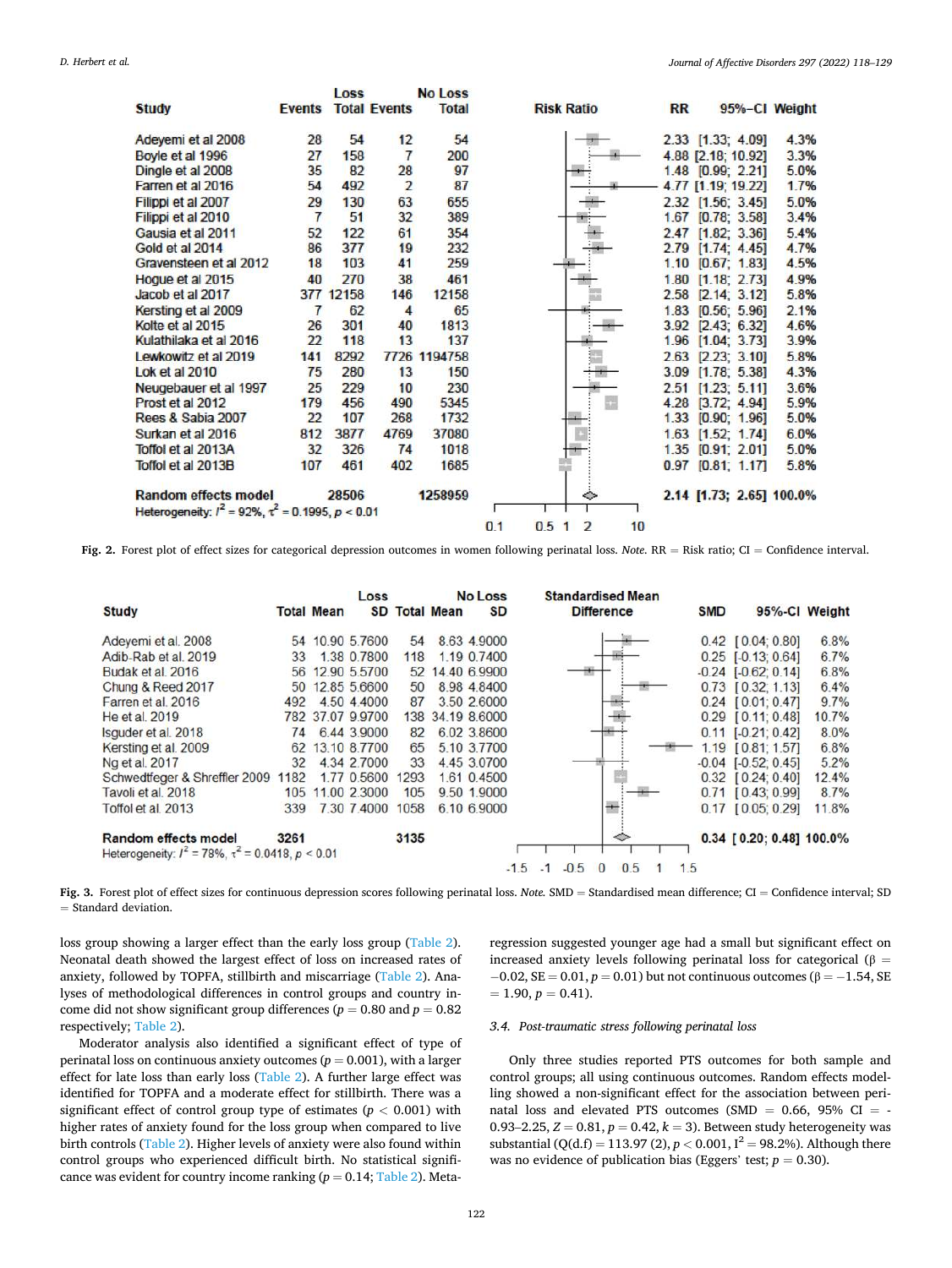#### <span id="page-5-0"></span>**Table 1**

Results of moderator analysis for depression following perinatal loss.

| Moderator              | Moderator group          |                | Categorical outcomes<br>Continuous Outcomes |             |                          |                |                                   |                          |                          |  |  |
|------------------------|--------------------------|----------------|---------------------------------------------|-------------|--------------------------|----------------|-----------------------------------|--------------------------|--------------------------|--|--|
|                        |                          | k              | RR (95% CI), $p$ value                      | Q test (df) | $I^2$ (%)                | k              | SMD (95% CI), $p$ value           | $Q$ test $(df)$          | $I^2$ (%)                |  |  |
| Perinatal loss group   | Group loss (MC, SB, NND) | 2              | 1.75 $(1.02-3.03)$ , $p = 0.04$             | 3.86(1)     | 74.1                     | $\overline{2}$ | $0.07$ (-0.47-0.61), $p = 0.79$   | 7.84(1)                  | 87.3                     |  |  |
|                        | Early loss (MC)          | 9              | 1.90 (1.31–2.75), $p < 0.001$               | 62.48(8)    | 87.2                     | 7              | $0.27(0.12-0.41), p < 0.01$       | 14.33(6)                 | 58.1                     |  |  |
|                        | Late loss (SB, NND)      | 11             | $2.36(1.73-3.22), p < 0.0001$               | 173.43 (10) | 94.2                     |                | 0.42 (0.04–0.80), $p < 0.05$      | $\overline{\phantom{0}}$ |                          |  |  |
|                        | Stillbirth               | 5              | 1.97 $(1.38-2.82)$ , $p = 0.0002$           | 38.38(4)    | 89.6                     |                | $0.73$ (0.32–1.13), $p < 0.05$    | $\overline{\phantom{0}}$ |                          |  |  |
|                        | Neonatal death           | $\overline{2}$ | 2.40 (0.99–5.85), $p = 0.05$                | 4.14(1)     | 75.9                     |                |                                   |                          |                          |  |  |
|                        | <b>TOPFA</b>             |                | 1.83 (0.56–5.96), $p = 0.31$                | 0.00        | $\overline{\phantom{0}}$ |                | 1.19 (0.81–1.57), $p < 0.0001$    | $\overline{\phantom{0}}$ |                          |  |  |
|                        | <b>RPL</b>               |                | $3.92(2.43-6.32), p < 0.0001$               | 0.00        | -                        | 3              | 0.42 (0.14–0.70), $p < 0.05$      | 6.55(2)                  | 69.5                     |  |  |
| Control group          | Live birth               | 17             | 1.95 (1.53–2.49), $p < 0.0001$              | 252.14(16)  | 93.7                     | 7              | 0.50 (0.30–0.70), $p < 0.001$     | 37.53(6)                 | 84.0                     |  |  |
|                        | Difficult birth          |                |                                             |             | Ξ.                       |                | $-0.24$ (-0.62-0.14), $p = 0.22$  | $\overline{\phantom{0}}$ | $\overline{\phantom{0}}$ |  |  |
|                        | Pregnant                 | $\overline{2}$ | 2.45 $(1.16-5.19)$ , $p = 0.02$             | 1.29(1)     | 22.4                     | 3              | $0.16$ (-0.008- 0.34), $p = 0.06$ | 1.20(2)                  | 0.0                      |  |  |
|                        | Community Non-           | 4              | 2.72 (1.42–5.20), $p = 0.0025$              | 14.66(3)    | 79.5                     |                | $0.29$ (0.11–0.48), $p < 0.05$    | $\overline{\phantom{a}}$ |                          |  |  |
|                        | pregnant                 |                |                                             |             |                          |                |                                   |                          |                          |  |  |
| <b>Country Ranking</b> | High-income              | 14             | $2.03(1.52-2.70), p < 0.0001$               | 106.52(13)  | 87.8                     | 6              | $0.37$ (0.15–0.59), $p < 0.05$    | 37.84(5)                 | 86.8                     |  |  |
|                        | Middle-income            | 2              | 2.54 (1.63–3.94), $p < 0.0001$              | 1.10(1)     | 9.1                      | 5              | 0.29 (0.06- 0.53), $p < 0.05$     | 11.47(4)                 | 65.1                     |  |  |
|                        | Low-income               | 6              | 2.36 (1.45–3.83), $p = 0.0005$              | 149.50(5)   | 96.7                     |                | 0.42 (0.04- 0.80), $p < 0.05$     |                          |                          |  |  |
|                        | LMI                      | 8              | $2.39(1.58-3.61), p < 0.0001$               | 152.03(7)   | 95.4                     | 6.             | $0.32(0.12-0.52), p < 0.05$       | 11.71(5)                 | 57.3                     |  |  |

*Note.* MC = Miscarriage; SB = Stillbirth; NND = Neonatal death; LMI = Low and middle-income countries.

|                                                                                             |               | Loss      |                     | <b>No Loss</b> |                    |           |                          |       |
|---------------------------------------------------------------------------------------------|---------------|-----------|---------------------|----------------|--------------------|-----------|--------------------------|-------|
| <b>Study</b>                                                                                | <b>Events</b> |           | <b>Total Events</b> | <b>Total</b>   | <b>Risk Ratio</b>  | <b>RR</b> | 95%-Cl Weight            |       |
| Adevemi et al 2008                                                                          | 23            | 54        | 14                  | 54             |                    |           | 1.64 [0.95; 2.84]        | 10.9% |
| Boyle et al 1996                                                                            | 45            | 158       | 13                  | 200            |                    |           | 4.38 [2.45; 7.83]        | 10.4% |
| Dingle et al 2008                                                                           | 44            | 82        | 40                  | 97             |                    |           | 1.30 [0.95: 1.78]        | 13.8% |
| Farren et al 2016                                                                           | 118           | 492       | 11                  | 87             |                    |           | 1.90 [1.07; 3.37]        | 10.5% |
| Gold et al 2014                                                                             | 70            | 377       | 17                  | 232            |                    |           | 2.53 [1.53; 4.19]        | 11.4% |
| Jacob et al 2017                                                                            |               | 292 12158 | 255                 | 12158          |                    |           | $1.15$ $[0.97; 1.35]$    | 15.3% |
| Kersting et al 2009                                                                         |               | 62        | $\bf{0}$            | 65             |                    |           | 3.14 [0.13; 75.74]       | 1.0%  |
| Lewkowitz et al 2019                                                                        | 154           | 8292      |                     | 9809 1194758   |                    |           | 2.26 [1.93; 2.65]        | 15.3% |
| Toffol et al 2013A                                                                          | 18            | 319       | 63                  | 995            |                    |           | $0.89$ $[0.54; 1.48]$    | 11.4% |
| <b>Random effects model</b><br>Heterogeneity: $l^2 = 86\%$ , $\tau^2 = 0.1678$ , $p < 0.01$ |               | 21994     |                     | 1208646        | ◇                  |           | 1.75 [1.27; 2.42] 100.0% |       |
|                                                                                             |               |           |                     |                | 10<br>0.512<br>0.1 |           |                          |       |

**Fig. 4.** Forest plot of effect sizes for categorical anxiety outcomes in women following perinatal loss. *Note*. RR = Risk ratio; CI = Confidence interval.

| <b>Study</b>                                                                                                                                                                                                         |                                               | <b>Total Mean</b>                                                               | Loss                                                                                                    |                                                | <b>SD Total Mean</b> | <b>No Loss</b><br><b>SD</b>                                                                                                                                  | <b>Standardised Mean</b><br><b>Difference</b> |               | <b>SMD</b> | 95%-Cl Weight                                                                                                                                                                                                                                                   |                                                                                  |
|----------------------------------------------------------------------------------------------------------------------------------------------------------------------------------------------------------------------|-----------------------------------------------|---------------------------------------------------------------------------------|---------------------------------------------------------------------------------------------------------|------------------------------------------------|----------------------|--------------------------------------------------------------------------------------------------------------------------------------------------------------|-----------------------------------------------|---------------|------------|-----------------------------------------------------------------------------------------------------------------------------------------------------------------------------------------------------------------------------------------------------------------|----------------------------------------------------------------------------------|
| Adevemi et al. 2008<br>Adib-Rab et al. 2019<br>Budak et al. 2016<br>Chung & Reed 2017<br>Farren et al. 2016<br>He et al. 2019<br>Isquder et al. 2018<br>Kersting et al. 2009<br>No et al. 2017<br>Tavoli et al. 2018 | 54<br>33<br>61<br>50<br>492<br>74<br>62<br>32 | 9.10<br>1.19<br>4.34<br>16.81<br>6.90<br>782 34 33<br>7.43<br>6.53<br>105 10.60 | 3.9000<br>0.7100<br>3.4400<br>5.8100<br>4,5000<br>9.4500<br>3.6500<br>44.70 10.4700<br>3.4300<br>2,3000 | 54<br>118<br>62<br>50<br>87<br>82<br>33<br>105 |                      | 6.24 3.7000<br>1.12 0.7200<br>5.61 3.4600<br>14.38 4.4400<br>6.00 3.4000<br>138 31 42 7 2400<br>7.21 3.4600<br>65 35 00 6.8400<br>5.73 2.8800<br>9.10 2.2000 |                                               |               |            | $0.75$ $[0.36; 1.14]$<br>$0.10$ $[-0.29; 0.48]$<br>$-0.37$ $[-0.72; -0.01]$<br>$0.47$ $[0.07; 0.86]$<br>$0.21$ $[-0.02; 0.43]$<br>$0.32$ $[0.14; 0.50]$<br>$0.06$ $[-0.25; 0.38]$<br>$1.10$ $[0.72; 1.47]$<br>$0.25$ [ $-0.24$ ; 0.74]<br>$0.66$ $[0.39; 0.94]$ | 9.3%<br>9.4%<br>9.8%<br>9.2%<br>11.4%<br>12.0%<br>10.4%<br>9.6%<br>8.1%<br>10.8% |
| Random effects model 1745<br>Heterogeneity: $I^2 = 81\%$ , $\tau^2 = 0.1028$ , $p < 0.01$                                                                                                                            |                                               |                                                                                 |                                                                                                         | 794                                            |                      |                                                                                                                                                              | $-0.5$<br>$-1$                                | $\iff$<br>0.5 |            | $0.35$ [0.12; 0.58] 100.0%                                                                                                                                                                                                                                      |                                                                                  |

**Fig. 5.** Forest plot of effect sizes for continuous anxiety scores in women following perinatal loss. *Note.* SD = Standard deviation; SMD = Standardised mean difference;  $CI =$  Confidence interval.

## *3.5. Study quality*

The final group of studies varied greatly in quality with AHRQ methodological scores ranging from 45/100 to 90/100 with a mean score of 71.5 (See [Table 3\)](#page-7-0). The recruitment strategy was clearly outlined in most papers. Five studies reported secondary population data ([Lewkowitz et al., 2019](#page-10-0); [Schwerdtfeger and Shreffler, 2009; Toffol et al.,](#page-10-0) 

[2013;](#page-10-0) [Rees and Sabia, 2007;](#page-10-0) [Jacob et al., 2017\)](#page-10-0) while the remaining recruited participants through hospitals, clinics or government health records. In two instances the sample was recruited online ([Budak et al.,](#page-10-0)  [2016\)](#page-10-0) or through community groups [\(Chung and Reed, 2017](#page-10-0)). One study recruited only the second generation in a birth cohort ([Dingle](#page-10-0)  [et al., 2008\)](#page-10-0) and two obtained samples from the control arm of population randomised control trials (RCT; [Prost et al., 2012; Surkan et al.,](#page-10-0)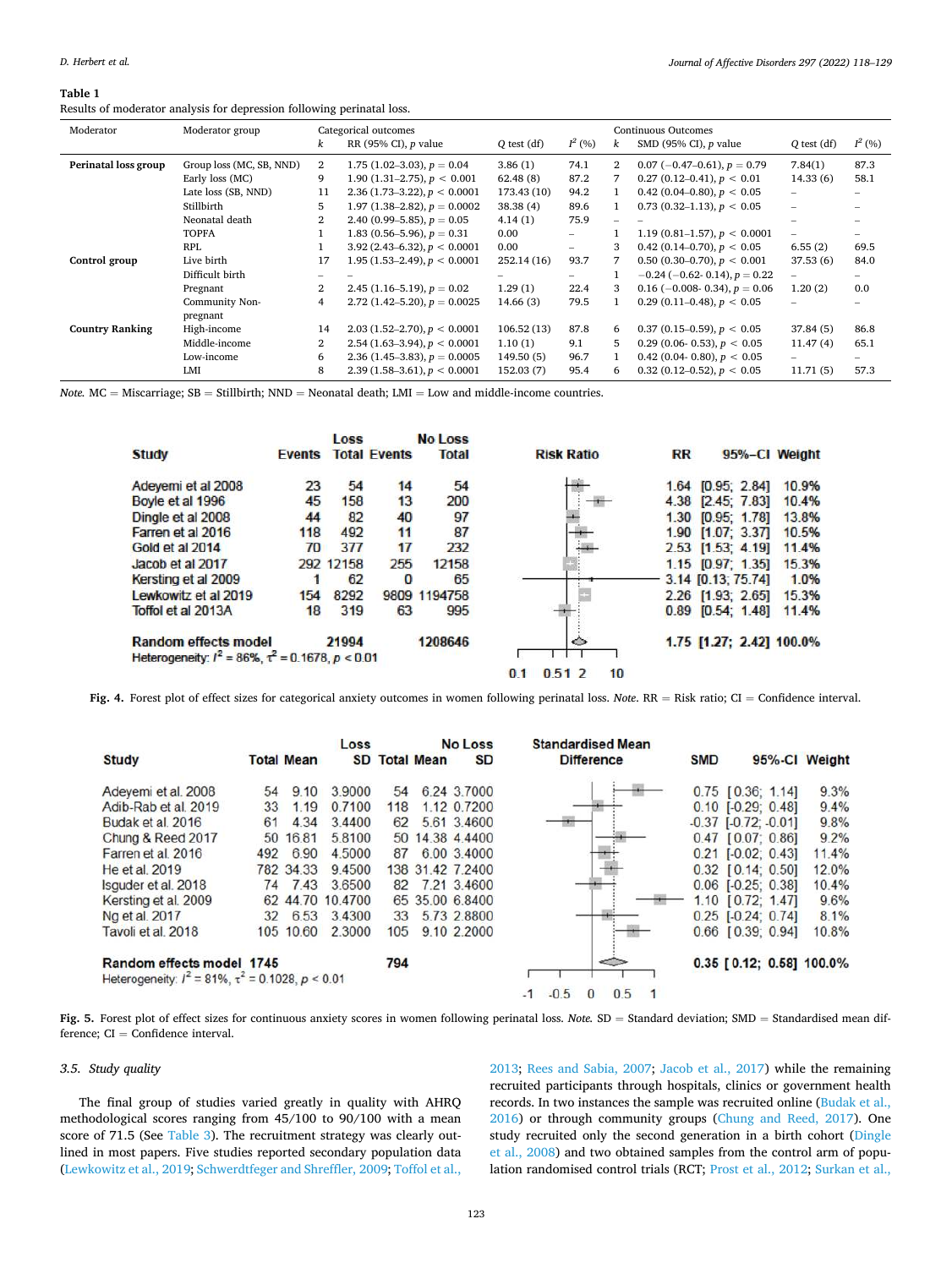#### <span id="page-6-0"></span>**Table 2**

Results of moderator analysis for anxiety following perinatal loss.

| Moderator              | Moderator group          |                | Categorical outcomes              |               |                          |                       | <b>Continuous Outcomes</b>                  |                 |                          |  |
|------------------------|--------------------------|----------------|-----------------------------------|---------------|--------------------------|-----------------------|---------------------------------------------|-----------------|--------------------------|--|
|                        |                          | k              | RR (95% CI), $p$ value            | $Q$ test (df) | $I^2$ (%)                | $\boldsymbol{k}$      | SMD (95% CI), $p$ value                     | $Q$ test $(df)$ | $I^2(96)$                |  |
| Perinatal loss group   | Group loss (MC, SB, NND) |                |                                   |               |                          | 3                     | $0.19$ (-0.35-0.73), $p = 0.49$             | 17.15(2)        | 88.3                     |  |
|                        | Early loss (MC)          | 4              | 1.21 (0.99–1.47), $p = 0.06$      | 4.30(3)       | 30.2                     | 6                     | $0.28(0.11-0.45), p < 0.01$                 | 10.57(5)        | 52.7                     |  |
|                        | Late loss (SB, NND)      | 4              | 2.45 $(1.81-3.31)$ , $p < 0.0001$ | 6.35(3)       | 52.8                     | $\mathbf{2}^{\prime}$ | 0.61 (0.33–0.89), $p < 0.001$               | 0.97(1)         | 0.00                     |  |
|                        | Stillbirth               | $\overline{2}$ | 2.91 (1.56–5.41), $p < 0.001$     | 3.82(1)       | 73.8                     |                       | 0.47 (0.07–0.86), $p = 0.02$                | 0.00            | $\overline{\phantom{0}}$ |  |
|                        | Neonatal death           |                | 4.42 (2.36–8.29), $p < 0.0001$    | 0.00          |                          |                       |                                             |                 |                          |  |
|                        | <b>TOPFA</b>             |                | 3.14 (0.13–75.74), $p = 0.48$     | 0.00          | $\overline{\phantom{0}}$ |                       | 1.09 (0.72–1.47), $p < 0.001$               | 0.00            | $\overline{\phantom{0}}$ |  |
|                        | <b>RPL</b>               |                |                                   | -             | $\overline{\phantom{0}}$ | 3                     | 0.38 (0.09–0.66), $p < 0.01$                | 6.53(2)         | 69.4                     |  |
| Control group          | Live birth               | 8              | 1.74 (1.22–2.47), $p = 0.002$     | 55.61(7)      | 87.4                     | 6.                    | 0.45 (0.04–0.86), $p = 0.03$                | 39.25(5)        | 87.3                     |  |
|                        | Difficult birth          |                |                                   |               | $\overline{\phantom{0}}$ |                       | $-0.37$ ( $-0.72$ -( $-0.01$ )), $p = 0.04$ | 0.00            | -                        |  |
|                        | Pregnant                 |                | 1.90 $(1.07-3.37)$ , $p = 0.03$   | 0.00          | $\overline{\phantom{0}}$ | 3                     | $0.17$ (-0.00-0.34), $p = 0.06$             | 0.66(2)         | 0.00                     |  |
|                        | Community Non-           |                |                                   |               |                          |                       | $0.32$ (0.14–0.50), $p < 0.001$             | 0.00            |                          |  |
|                        | pregnant                 |                |                                   |               |                          |                       |                                             |                 |                          |  |
| <b>Country Ranking</b> | High-income              | 8              | 1.77 $(1.25-2.51)$ , $p = 0.001$  | 55.86 (7)     | 87.5                     | 4                     | $0.35$ (-0.20-0.88), $p = 0.21$             | 32.1(3)         | 90.7                     |  |
|                        | Middle-income            |                |                                   |               |                          | 5.                    | $0.30(0.08-0.51), p < 0.01$                 | 9.84(4)         | 59.4                     |  |
|                        | Low-income               |                | 1.64 (0.95–2.84), $p = 0.08$      | 0.00          | $\overline{\phantom{0}}$ |                       | $0.75(0.36-1.14), p < 0.001$                | 0.00            | $\overline{\phantom{0}}$ |  |
|                        | LMI                      |                |                                   |               |                          | 6                     | $0.36$ (0.14–0.58), $p < 0.01$              | 14.02(5)        | 64.3                     |  |

*Note.* MC = Miscarriage; SB = Stillbirth; NND = Neonatal death; LMI = Low and middle-income countries.

[2016\)](#page-10-0). Most studies consisted of an unbiased selection of sample cohorts, with only a few studies providing little information on selection criteria [\(Adeyemi et al., 2008;](#page-9-0) Kersting et al., 2008), providing a vague description of recruitment strategy ([Budak et al., 2016](#page-10-0); [Chung and](#page-10-0)  [Reed, 2017\)](#page-10-0) or omitting a mental health assessment time point ([Lok](#page-10-0)  [et al., 2010\)](#page-10-0).

Most studies clearly defined a sample group by type of perinatal loss. Some studies created specified subgroups [\(Boyle et al., 1996;](#page-10-0) [Farren](#page-10-0)  [et al., 2016;](#page-10-0) [He et al., 2019;](#page-10-0) [Surkan et al., 2016](#page-10-0); [Filippi et al., 2007](#page-10-0)), while others combined various types of loss into one group (Filippi et al., [2010;](#page-10-0) [Prost et al., 2012;](#page-10-0) [Rees and Sabia, 2007;](#page-10-0) [Schwerdtfeger and](#page-10-0)  [Shreffler, 2009](#page-10-0); [Gold et al., 2014](#page-10-0); [Budak et al., 2016;](#page-10-0) [Adeyemi et al.,](#page-9-0)  [2008\)](#page-9-0). Most studies adequately recorded demographics for both the sample and control groups. While some provided overall demographics, others reported just the sample without the control ([Lok et al., 2010](#page-10-0)) or provided minimal details for both groups ([Tavoli et al., 2018;](#page-10-0) [Jacob](#page-10-0)  [et al., 2017](#page-10-0); [Dingle et al., 2008;](#page-10-0) [Farren et al., 2016\)](#page-10-0). No studies conducted any form of blinding and this limitation was explicitly stated in three studies [\(Hogue et al., 2015; Filippi et al., 2010; Lewkowitz et al.,](#page-10-0)  [2019\)](#page-10-0).

The sample size was justified with a power analysis in some studies ([Chung and Reed, 2017](#page-10-0); [Tavoli et al., 2018](#page-10-0); [Farren et al., 2016](#page-10-0); [Kula](#page-10-0)[thilaka et al., 2016; Gravensteen et al., 2012](#page-10-0); [Isguder et al., 2018; Filippi](#page-10-0)  [et al., 2007](#page-10-0)), whilst others obtained a large sample from population studies and may have considered power issues [\(Lewkowitz et al., 2019](#page-10-0); [Prost et al., 2012](#page-10-0); [Surkan et al., 2016](#page-10-0); [Jacob et al., 2017](#page-10-0)). Of the studies that reported response rates, the number of women who declined to respond or participate ranged from 5.9% ([He et al., 2019](#page-10-0)) to 68.5% ([Gravensteen et al., 2012\)](#page-10-0). Some studies reported an attrition rate *<*10% ([Prost et al., 2012](#page-10-0); [Rees and Sabia, 2007; Filippi et al., 2007\)](#page-10-0) while two studies reported an attrition rate over multiple time points *>*50% ([Farren et al., 2016](#page-10-0); [Hogue et al., 2015\)](#page-10-0). Overall, the missing data reported by the studies was *<*20%.

While most studies performed appropriate analyses and provided multiple comparisons taking into consideration factors that influence differences, five studies were less robust than most in their analysis ([Adeyemi et al., 2008](#page-9-0); [Budak et al., 2016](#page-10-0); [Ng et al., 2017](#page-10-0); [Schwerdtfeger](#page-10-0)  [and Shreffler, 2009](#page-10-0); [Tavoli et al., 2018\)](#page-10-0) and four studies only minimally controlled for possible confounding variables ([Jacob et al., 2017](#page-10-0); [Kulathilaka et al., 2016; Schwerdtfeger and Shreffler, 2009; Tavoli et al.,](#page-10-0)  [2018\)](#page-10-0).

Meta-regression analyses for studies with categorical data revealed quality ranking scores had a small but significant effect on elevated anxiety outcomes ( $β = 0.04$ ,  $SE = 0.01$ ,  $p = 0.01$ ) yet it did not significantly impact on depression outcomes ( $\beta = 0.0034$ ,  $SE = 0.02$ ,  $p = 0.83$ ).

Conversely, for studies with continuous data meta-regression suggested that study quality had a significant effect on elevated depression outcomes ( $β = 0.32$ ,  $SE = 0.04$ ,  $p < 0.001$ ) but did not influence anxiety effect sizes ( $\beta = 0.0026$ , SE = 0.015,  $p = 0.86$ ).

#### **4. Discussion**

#### *4.1. Main findings*

The results of this meta-analysis are consistent with previous research [\(Farren et al., 2018\)](#page-10-0) and support the hypothesis that perinatal loss experienced by women impacts on subsequent mental health outcomes. The studies contained within the review were not restricted by geographic region, and all mental health outcomes were derived from validated measures. The association between perinatal loss and elevated levels of anxiety and depression is consistent across loss types, comparison groups and country income rankings. A non-significant effect for loss and PTS outcomes was identified from a small, heterogenous sample of studies. These findings underscore the global importance of understanding the sequelae of miscarriage and perinatal loss, highlighting the relative lack of evidence on mental health impacts ([Quenby et al., 2021](#page-10-0)). Indeed, estimates of the magnitude of effect for both anxiety and depression were similar across low, middle and high resource settings.

When outcomes were measured categorically (i.e. on the basis of 'caseness') the association between perinatal loss and depression was slightly stronger than the association between loss and anxiety, although both were significant. Conversely, continuous measurement (mean scores for psychopathology) derived similar effect size estimates for the associations between both loss and anxiety, and loss and depression. This is consistent with a conceptualization of depression and anxiety as 'common mental health disorders', occurring with some degree of overlap, although there are also methodological issues relating to comparing outcomes in the depression and anxiety samples. Both anxiety and depression rates were also elevated in late versus early loss, across both categorical and continuous outcomes. Meta-regression analyses suggested study quality and maternal age did not have a significant effect on depression outcomes. However, higher study quality rating and younger maternal age birth had a small but significant effect on elevated anxiety outcomes.

## *4.2. Strengths and limitations*

We note a number of limitations in our analyses. Although we tried to survey the global status of research in this field, we were limited our search to only English language papers. Additionally, most studies that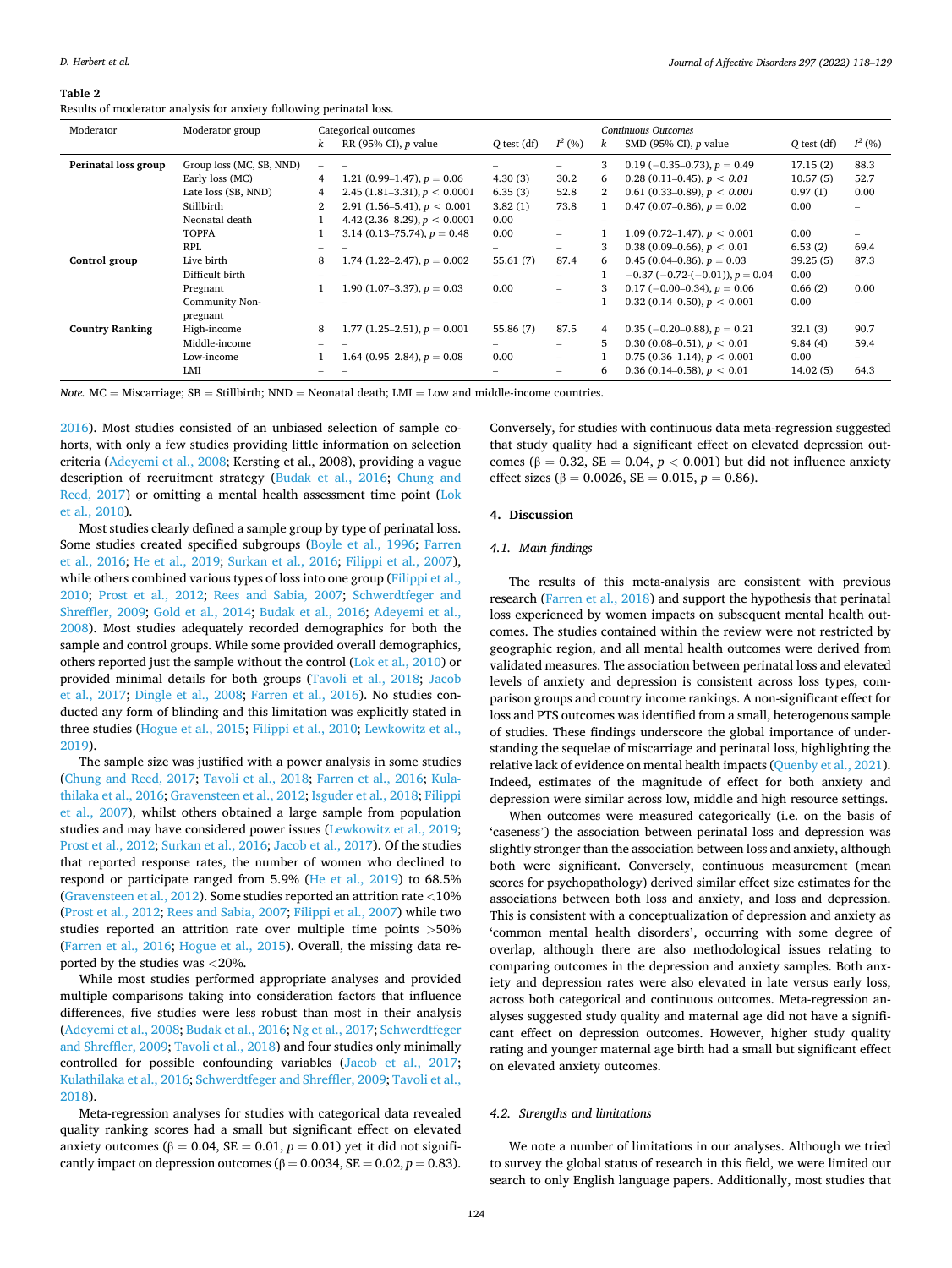<span id="page-7-0"></span>

125

Quality checklist.

| Author(s)<br>(year)                         | Unbiased<br>selection of<br>perinatal<br>loss cohort? | Selected control<br>minimizes<br>baseline<br>differences in<br>prognostic<br>factors? | Sample size<br>calculated? | Adequate<br>description of<br>the cohort? | Reliable<br>identification of<br>perinatal loss<br>group? | Validated<br>method for<br>ascertaining<br>anxiety,<br>depression and/<br>or PTS? | Outcome<br>assessment<br>blind to<br>exposure? | Adequate follow-<br>up period?<br>(longitudinal<br>studies only)* | Missing data/<br>drop-out at<br>acceptable<br>level? | Analysis controls<br>for confounding<br>predictors/<br>correlates of<br>mental health<br>outcomes? | Analytic<br>methods<br>appropriate? | Total<br>AHRQ<br>Score        |
|---------------------------------------------|-------------------------------------------------------|---------------------------------------------------------------------------------------|----------------------------|-------------------------------------------|-----------------------------------------------------------|-----------------------------------------------------------------------------------|------------------------------------------------|-------------------------------------------------------------------|------------------------------------------------------|----------------------------------------------------------------------------------------------------|-------------------------------------|-------------------------------|
| Adeyemi et al.                              | Partially                                             | Yes-M                                                                                 | No                         | Yes                                       | Yes                                                       | Yes                                                                               | Can't Tell                                     | N/A                                                               | Yes                                                  | Yes                                                                                                | Partially                           | 14/                           |
| (2008)<br>Adib-Rad et al.<br>(2019)         | Yes                                                   | Partially                                                                             | No                         | Yes                                       | Yes                                                       | Yes                                                                               | Can't Tell                                     | N/A                                                               | Yes                                                  | Yes                                                                                                | Yes                                 | $20 - 70$<br>15/<br>$20 - 75$ |
| Boyle et al.<br>(1996)                      | Yes                                                   | Yes-M                                                                                 | No                         | Yes                                       | Yes                                                       | Yes                                                                               | Can't Tell                                     | Yes                                                               | Yes                                                  | Yes                                                                                                | Yes                                 | 18/<br>$22 - 82$              |
| Budak et al.<br>(2016)                      | Partially                                             | Partially                                                                             | No                         | Yes                                       | Partially                                                 | Yes                                                                               | Can't Tell                                     | N/A                                                               | Can't Tell                                           | Yes                                                                                                | Partially                           | $10/$<br>$20 - 50$            |
| Chung et al.<br>(2017)                      | Partially                                             | Partially                                                                             | Yes                        | Yes                                       | Partially                                                 | Yes                                                                               | Can't Tell                                     | N/A                                                               | Can't Tell                                           | Yes                                                                                                | Yes                                 | $13/$<br>$20 - 65$            |
| Dingle et al.<br>(2008)                     | Yes                                                   | Partially                                                                             | No                         | No                                        | Partially                                                 | Yes                                                                               | Can't Tell                                     | N/A                                                               | Yes                                                  | Yes                                                                                                | Yes                                 | 12/<br>$20 - 60$              |
| Farren et al.<br>(2016)                     | Yes                                                   | Partially                                                                             | Yes                        | Partially                                 | Yes                                                       | Yes                                                                               | Can't Tell                                     | Partially                                                         | Yes                                                  | Yes                                                                                                | Yes                                 | 17/<br>$22 - 77$              |
| Filippi et al.<br>(2007)                    | Yes                                                   | Partially                                                                             | Yes                        | Yes                                       | Yes                                                       | Partially                                                                         | Can't Tell                                     | Yes                                                               | Yes                                                  | Yes                                                                                                | Yes                                 | 18/<br>$22 - 82$              |
| Filippi et al.<br>(2010)                    | Yes                                                   | Partially                                                                             | No                         | Yes                                       | Yes                                                       | Partially                                                                         | No                                             | Yes                                                               | Yes                                                  | Yes                                                                                                | Yes                                 | 16/<br>$22 - 73$              |
| Gausia et al.<br>(2011)                     | Yes                                                   | Partially                                                                             | No                         | Yes                                       | Yes                                                       | Yes                                                                               | Can't Tell                                     | Yes                                                               | Can't tell                                           | Yes                                                                                                | Yes                                 | 15/<br>$22 - 68$              |
| Gold et al.<br>(2014)                       | Yes                                                   | Partially                                                                             | No                         | Yes                                       | Yes                                                       | Yes                                                                               | Can't Tell                                     | N/A                                                               | Partially                                            | Yes                                                                                                | Yes                                 | 14/<br>$20 - 70$              |
| Gravensteen<br>et al. (2012)                | Yes                                                   | Partially                                                                             | Yes                        | Yes                                       | Yes                                                       | Yes                                                                               | Can't Tell                                     | N/A                                                               | Partially                                            | Yes                                                                                                | Yes                                 | 16/<br>$20 - 80$              |
| He et al. (2019)                            | Yes                                                   | Partially                                                                             | No                         | Yes                                       | Partially                                                 | Yes                                                                               | Can't Tell                                     | N/A                                                               | Yes                                                  | Yes                                                                                                | Yes                                 | 14/<br>$20 - 70$              |
| Hogue et al.<br>(2015)                      | Yes                                                   | Partially                                                                             | No                         | Yes                                       | Yes                                                       | Yes                                                                               | No                                             | N/A                                                               | Partially                                            | Yes                                                                                                | Yes                                 | 14/<br>$20 - 70$              |
| Isguder et al.<br>(2018)                    | Yes                                                   | Partially                                                                             | Yes                        | Yes                                       | Yes                                                       | Yes                                                                               | Can't Tell                                     | N/A                                                               | $\rm No$                                             | Yes                                                                                                | Yes                                 | 15/<br>$20 - 75$              |
| Jacob et al.<br>(2017)                      | Yes                                                   | Yes-M                                                                                 | Partially                  | Partially                                 | Yes                                                       | Partially                                                                         | Can't Tell                                     | N/A                                                               | Can't Tell                                           | Partially                                                                                          | Yes                                 | 12/<br>$20 - 60$              |
| Kersting et al.<br>(2009)                   | Partially                                             | Partially                                                                             | No                         | Yes                                       | Yes                                                       | Yes                                                                               | Can't Tell                                     | Yes                                                               | Yes                                                  | No                                                                                                 | Yes                                 | 14/<br>$22 - 64$              |
| Klier et al.<br>(2000)                      | Yes                                                   | Yes-M                                                                                 | No                         | Yes                                       | Yes                                                       | Yes                                                                               | Can't Tell                                     | N/A                                                               | Yes                                                  | Yes                                                                                                | Yes                                 | 16/<br>$20 - 80$              |
| Kolte et al.<br>(2015)                      | Yes                                                   | Partially                                                                             | No                         | Yes                                       | Yes                                                       | Yes                                                                               | Can't Tell                                     | N/A                                                               | Yes                                                  | Yes                                                                                                | Yes                                 | 15/<br>$20 - 75$              |
| Kulathilaka                                 | Yes                                                   | Partially                                                                             | Yes                        | Yes                                       | Yes                                                       | Yes                                                                               | Can't Tell                                     | N/A                                                               | Yes                                                  | Partially                                                                                          | Yes                                 | 16/                           |
| et al. (2016)<br>Lewkowitz<br>et al. (2019) | Yes                                                   | Partially                                                                             | Partially                  | Yes                                       | Yes                                                       | Partially                                                                         | Can't Tell                                     | N/A                                                               | Yes                                                  | Yes                                                                                                | Yes                                 | $20 - 80$<br>15/<br>$20 - 75$ |
| Lok et al.<br>(2010)                        | Partially                                             | Partially                                                                             | No                         | Yes                                       | Yes                                                       | Yes                                                                               | Can't Tell                                     | Partially                                                         | Yes                                                  | Yes                                                                                                | Yes                                 | 15/<br>$22 - 68$              |
| Ng et al. (2017)                            | Yes                                                   | Yes-M                                                                                 | No                         | Yes                                       | Yes                                                       | Yes                                                                               | Can't Tell                                     | N/A                                                               | Yes                                                  | Yes                                                                                                | Partially                           | 15/<br>$20 - 75$              |
| Prost et al.<br>(2012)                      | Yes                                                   | Yes                                                                                   | Partially                  | Yes                                       | Yes                                                       | Partially                                                                         | Partially                                      | N/A                                                               | Yes                                                  | Yes                                                                                                | Yes                                 | 17/<br>$20 - 85$              |
|                                             | Yes                                                   | Partially                                                                             | No                         | Yes                                       | Yes                                                       | Yes                                                                               | Can't Tell                                     | Yes                                                               | Yes                                                  | Yes                                                                                                | Yes                                 |                               |
|                                             |                                                       |                                                                                       |                            |                                           |                                                           |                                                                                   |                                                |                                                                   |                                                      |                                                                                                    | (continued on next page)            |                               |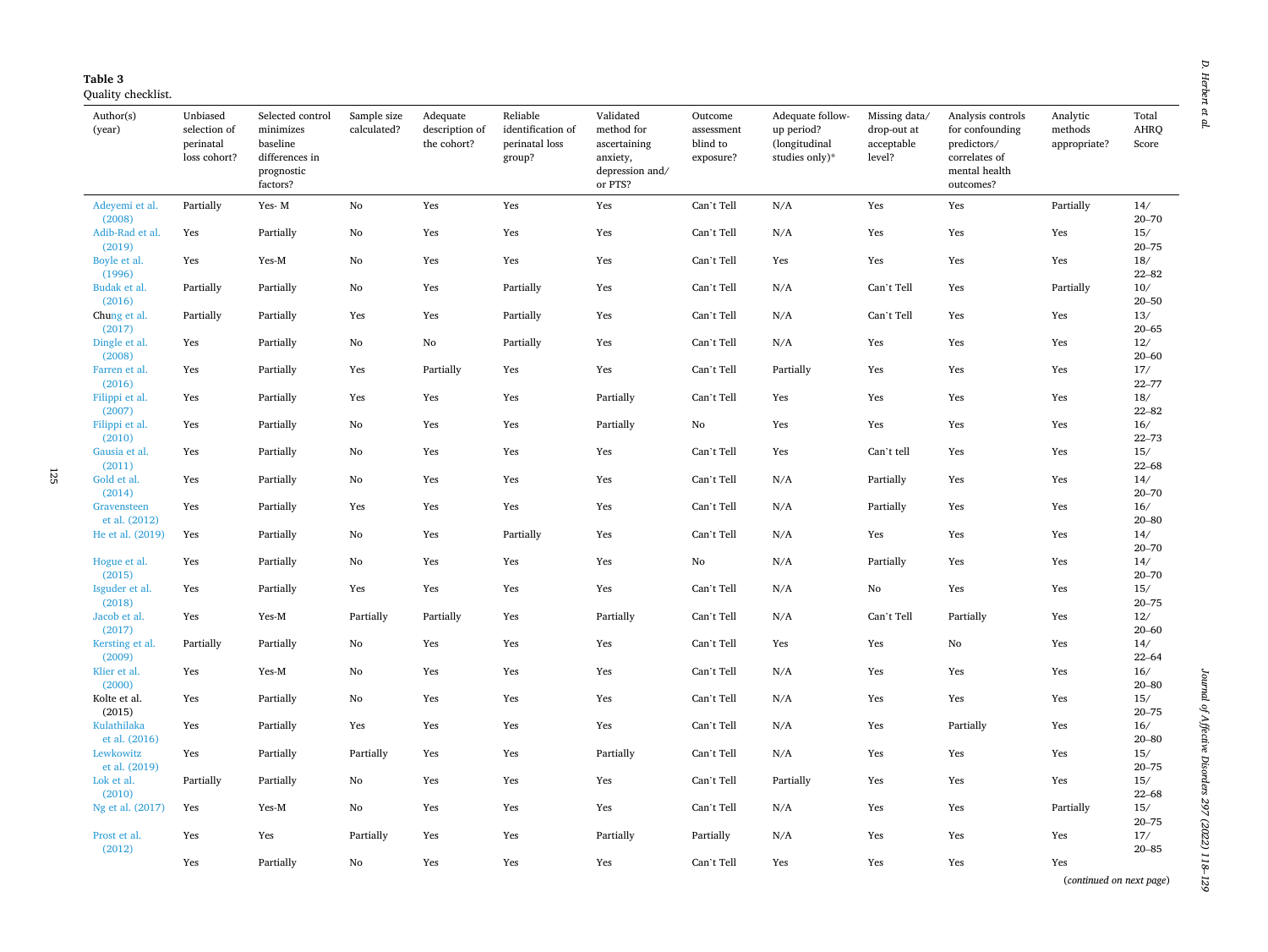|  | D. Herbert et al. |  |  |  |
|--|-------------------|--|--|--|
|--|-------------------|--|--|--|

|                     | AHRQ<br>Score<br>Total                                                                                           | 17/                  |                                | $777$ $30 - 45$ $30 - 45$ $30 - 30$ $30 - 30$ $30 - 50$ $30 - 75$ $30 - 75$ |                         |                         |                                                                             |
|---------------------|------------------------------------------------------------------------------------------------------------------|----------------------|--------------------------------|-----------------------------------------------------------------------------|-------------------------|-------------------------|-----------------------------------------------------------------------------|
|                     | appropriate?<br>Analytic<br>methods                                                                              |                      | Partially                      | Yes                                                                         | Partially               | Yes                     |                                                                             |
|                     | Missing data/ Analysis controls<br>for confounding<br>predictors/<br>correlates of<br>mental health<br>outcomes? |                      | Partially                      | Yes                                                                         | Partially               | Yes                     |                                                                             |
|                     | drop-out at<br>acceptable<br>level?                                                                              |                      | Can't Tell                     | Yes                                                                         | Can't Tell              | Yes                     |                                                                             |
|                     | Adequate follow-<br>up period?<br>(longitudinal<br>studies only)*                                                |                      | N/A                            | N/A                                                                         | N/A                     | N/A                     |                                                                             |
|                     | assessment<br>blind to<br>exposure?<br><b>Outcome</b>                                                            |                      | Can't Tell                     | Partially                                                                   | Can't Tell              | Can't Tell              |                                                                             |
|                     | depression and,<br>ascertaining<br>method for<br>Validated<br>anxiety,<br>or PTS?                                |                      | Yes                            | Yes                                                                         | Yes                     | Yes                     |                                                                             |
|                     | identification of<br>perinatal loss<br>Reliable<br>group?                                                        |                      | Partially                      | Yes                                                                         | Yes                     | Partially               | $= 1$ , "No"/"Can't tell" $= 0$ .                                           |
|                     | $\rm description$ of the cohort?<br>Adequate                                                                     |                      | Partially                      | Yes                                                                         | Partially               | Yes                     |                                                                             |
|                     | Sample size<br>calculated?                                                                                       |                      | 2                              | Partially                                                                   | Yes                     | Partially               |                                                                             |
|                     | Selected control<br>differences in<br>minimizes<br>prognostic<br>baseline<br>factors?                            |                      | Partially                      | Yes                                                                         | Partially               | Partially               | Note: Numeric values assigned to each grading scale: "Yes" = 2, "Partially" |
|                     | loss cohort?<br>selection of<br>perinatal<br>Unbiased                                                            |                      | Yes                            | Yes                                                                         | Yes                     | Yes                     |                                                                             |
| Table 3 (continued) | Author(s)<br>(year)                                                                                              | Rees et al<br>(2007) | Schwerdtfeger<br>et al. (2009) | Surkan et al.<br>(2016)                                                     | Tavoli et al.<br>(2018) | Toffol et al.<br>(2013) |                                                                             |

*Journal of Affective Disorders 297 (2022) 118–129*

satisfied our inclusion criteria were conducted in North America or Western Europe, whereas studies from South America, Southeastern Europe, Africa, and Asia were scarce. Indeed, an extensive 'grey literature' search found no additional un-published papers. Publication bias analysis suggested potentially non-significant studies were missing from the current literature, highlighting limitations in taking a global perspective on these data.

Furthermore, there was substantial heterogeneity in the meta analyses of both continuous and categorical outcomes for depression and anxiety. Moderator analyses also suggested substantial heterogeneity, also compounded by relatively small numbers studies in each sub-group. This is a similar observation to review findings for the impact of perinatal loss on mental health in subsequent pregnancies [\(Hunter et al.,](#page-10-0)  [2017\)](#page-10-0) but does suggest that methodological, demographic and sampling differences hamper the ability to make precision estimates of the mental health sequelae of perinatal loss. One option would be to move towards greater methodological consistency such as standardised assessments of depression, anxiety and stress using a limited number of measures only. Equally, the high heterogeneity may reflect the interaction of different variables (e.g. type of control, type of loss) within different studies. Multivariate meta-analysis could potentially parse out some of this heterogeneity, but given the relatively small number of studies in subgroups, it may simply require the accrual of further study data.

Our analysis was also limited to studies with comparison groups. Although this reduced baseline differences by equating a sample and control group with similar health care access, this criterium excluded many non-controlled studies, particularly in the PTS outcome domain. The analysis also combined effect sizes of studies across diverse designs. Differences in the categorisation of demographic data made comparisons difficult. Only maternal age analyses were possible, which limited the scope of this review. Additionally, moderator analyses were limited by underpowered data within the included studies, and some sub-groups comprised of data provided by a single study. As too few studies adequately reported or controlled for previous births and losses or previous mental health challenges of participants, we were also unable to run a full analysis of these covariates which may have further influenced the summary results.

We also note differences in terminology in the literature around perinatal loss. Within this review, the term "perinatal loss" covered the time-period from conception through to 28 days post-delivery. As the terminology and associated gestational age groups varied between the individual studies, the data was organised into broad categories. This categorisation allowed for an analysis of general trends but also reduced the specificity of outcomes. Our review also did not fully explore the mental health outcomes following TOPFA as only one study was found that satisfied the inclusion criteria. As studies from more conservative countries would have categorised TOPFA under the umbrella of abortion instead of perinatal loss ([Center for Reproductive Rights, 2020](#page-10-0)), suitable papers may have been inadvertently excluded from our analysis at the search stage.

The timing of mental health assessments following perinatal loss also varied significantly between the included papers. While some studies measured mental health outcomes the day following loss ([Ng et al.,](#page-10-0)  [2017; Isguder et al., 2018\)](#page-10-0), another performed assessments at any time within 7 years following loss ([Schwerdtfeger and Shreffler, 2009](#page-10-0)). This indeterminate time variable not only resulted in a generalised analysis of mental health outcomes, but also limited the scope for analysis of the longitudinal impact of loss on mental health.

# *4.3. Implications for research and practice*

Our analyses suggest a number of directions for future research and practice in this area.

Studies included a variety of loss stages, allowing for analysis of gestational stage to be conducted. Results were found to be consistent with previous research, identifying gestational age as a risk factor for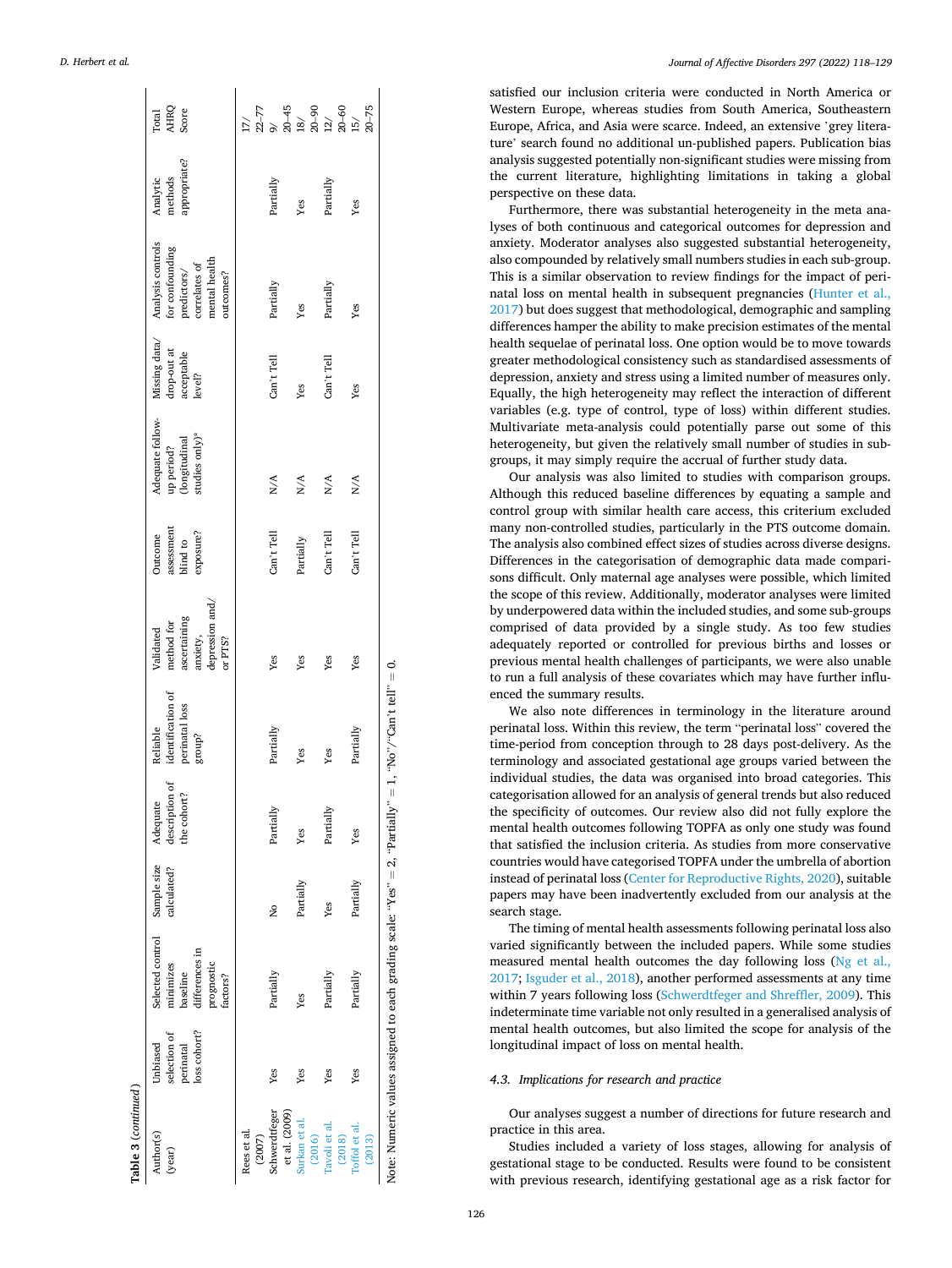<span id="page-9-0"></span>common mental health disorders [\(Engelhard et al., 2001; Janssen et al.,](#page-10-0)  [1997\)](#page-10-0). Analysis found that following loss, the risk for both depression and anxiety increased with the progression of pregnancy. These overall findings can be linked with current literature exploring the development of attachment between the mother and foetus throughout pregnancy, where symptoms of mental health disorders are more likely to be experienced following late perinatal loss [\(Grace, 1989](#page-10-0); [Salahi and](#page-10-0)  [Kohan, 2017\)](#page-10-0).

Several studies included within this analysis found an association between recurrent perinatal loss and increased levels of depression compared to women who had not experienced RPL. These women not only experience the physical impact of repeated loss but also the psychological sequelae of infertility and childlessness which can have an enduring effect [\(deMontigney et al., 2017\)](#page-10-0). Due to the limited number of studies, further exploration into the impact of recurrent loss is a priority.

Study locations ranged from low to high-income countries, with comparisons finding no major differences between the levels of depression or anxiety. Our results suggest a notable level of consistency in estimates of depression and anxiety across Low and Middle resource settings, contradicting outcomes from previous studies (Isguder et al., 2017; Adeyemi et al., 2008; [Tavoli et al., 2018](#page-10-0)). This is surprising given the nesting of mental health within social determinants of mental health and the impact in low resource settings of poverty, financial instability and poor access to care hospitals as risk factors for anxiety amongst women in their reproductive years ([Gausia et al., 2011](#page-10-0); [Filippi et al.,](#page-10-0)  [2007\)](#page-10-0). Further, although we found no significant impact for maternal age on depression outcomes, an increase in anxiety levels was associated with a younger maternal age, partially supporting existing research exploring the development of common mental health disorders following perinatal loss ([Sham et al., 2010\)](#page-10-0).

Analyses of the different control groups from our studies suggest a greater association between depression and anxiety for women following perinatal loss when they are compared against pregnant women, than when compared with women who had recently given birth and those from the community who are not pregnant. The "live birth" control, however, may not have adequately reduced baseline differences as this group showed a high level of heterogeneity and cannot explain much variance. The results may be additionally confounded by the likelihood that early loss samples are paired with community or pregnant controls and late loss samples are paired with 'live birth' controls. The finding that the pregnant control group had the smallest effect size could arise from the presence of antenatal depression and anxiety, as explored in Hunter's meta-analysis (2017). Including women from the community as a control group may also contribute to inaccuracies [\(Mills](#page-10-0)  [et al., 2014\)](#page-10-0), as the level of depression and anxiety amongst this group is not related to gestational outcome (either adverse or positive). Thus, comparing a perinatal loss group with non-pregnant women would naturally yield a larger effect size than with pregnant or "live-birth" controls.

Meta-regression analyses revealed that the quality of the study did not predict the level of anxiety, yet it was shown to predict a medium and significant increase in women's levels of depression following perinatal loss. Moderator analysis suggested consistency across different diagnostic tools on the prevalence of anxiety and depression. Validated, frequently used questionnaires, such as the EPDS [\(Bhusal et al., 2016](#page-10-0); which has high sensitivity and is specifically designed to detect depression in the postnatal period ([Ji et al., 2011](#page-10-0))) or the HADS screen for depression and anxiety [\(Bjelland et al., 2002\)](#page-10-0), seemed to perform similarly other less frequently used, but still validated screens.

As with the general direction of travel around research in perinatal loss ([Quenby et al., 2021\)](#page-10-0) our review highlights the importance of harmonising methodologies across studies and cohorts, thus reducing heterogeneity and increasing consistency. Further longitudinal studies are also required to address the evolution of the mental health sequelae of loss over time. A comprehensive understanding of the research limitations by the medical community would also help to reduce incidents of ineffective care at the wrong time or the over-medicalisation of mental health outcomes following loss ([Miller et al., 2016](#page-10-0)). This is also important in the context of the pressure on both health services in general and both maternity and mental health services during the Covid pandemic.

Appropriate and timely mental health education following perinatal loss could greatly benefit women and their partners and aid in their adaptation to this distressing event. Implementation of mental health assistance into the general health services for women following loss would allow for a continuity of care and further assist women who are planning a future pregnancy or those who may be experiencing recurrent loss. Furthermore, a more nuanced understanding of the associated social and cultural risk and protective factors for common mental health disorders following loss could also support planning and implementation of health policies that enable equitable access to maternal mental health care.

#### **Author statement**

The study was conceived by AM. Searches, data extraction and initial analyses were completed by KY, DH and MP. The initial draft was created by KY, DH and MP. The final version was edited and approved by all authors.

The study was conducted as part of an MSc dissertation project involving DH, MP and KY, supervised by AM.

# **Ethics approval**

The University of Edinburgh did not require ethics approval for this review as recruitment of new participants was not necessary to perform this meta-analysis.

## **Funding sources**

This research did not receive any specific grant from funding agencies in the public, commercial, or not-for-profit sectors.

## **Declaration of Competing Interest**

AM is a member of the steering group for the NHS Scotland Managed Care Network for Perinatal Mental Health and an adviser to the NHS Education Scotland Perinatal Mental Health Psychological Therapies Matrix . DH, MP and KY have no conflicts of interest.

#### **Acknowledgements**

The authors would like to sincerely thank Rowena Stewart (Academic Support Health Librarian, University of Edinburgh) for her valuable assistance with the development of the literature search strategy. The authors would also like to acknowledge and thank the many women who donated their time to participate in the studies within this review.

#### **Supplementary materials**

Supplementary material associated with this article can be found, in the online version, at [doi:10.1016/j.jad.2021.10.026](https://doi.org/10.1016/j.jad.2021.10.026).

#### **References**

[Adeyemi, A., Mosaku, K., Ajenifuja, O., Fatoye, F., Makinde, N., Ola, B., 2008. Depressive](http://refhub.elsevier.com/S0165-0327(21)01100-9/sbref0001)  [symptoms in a sample of women following perinatal loss. J. Natl. Med. Assoc. 100](http://refhub.elsevier.com/S0165-0327(21)01100-9/sbref0001)  [\(12\), 1463](http://refhub.elsevier.com/S0165-0327(21)01100-9/sbref0001)–1468.

[Adib-Rad, H., Basirat, Z., Faramarzi, M., Mostafazadeh, A., Bijani, A., 2019.](http://refhub.elsevier.com/S0165-0327(21)01100-9/sbref0002)  [Psychological distress in women with recurrent spontaneous abortion: a case-control](http://refhub.elsevier.com/S0165-0327(21)01100-9/sbref0002)  [study. Turk. J. Obstet. Gynecol. 16, 151](http://refhub.elsevier.com/S0165-0327(21)01100-9/sbref0002)–157.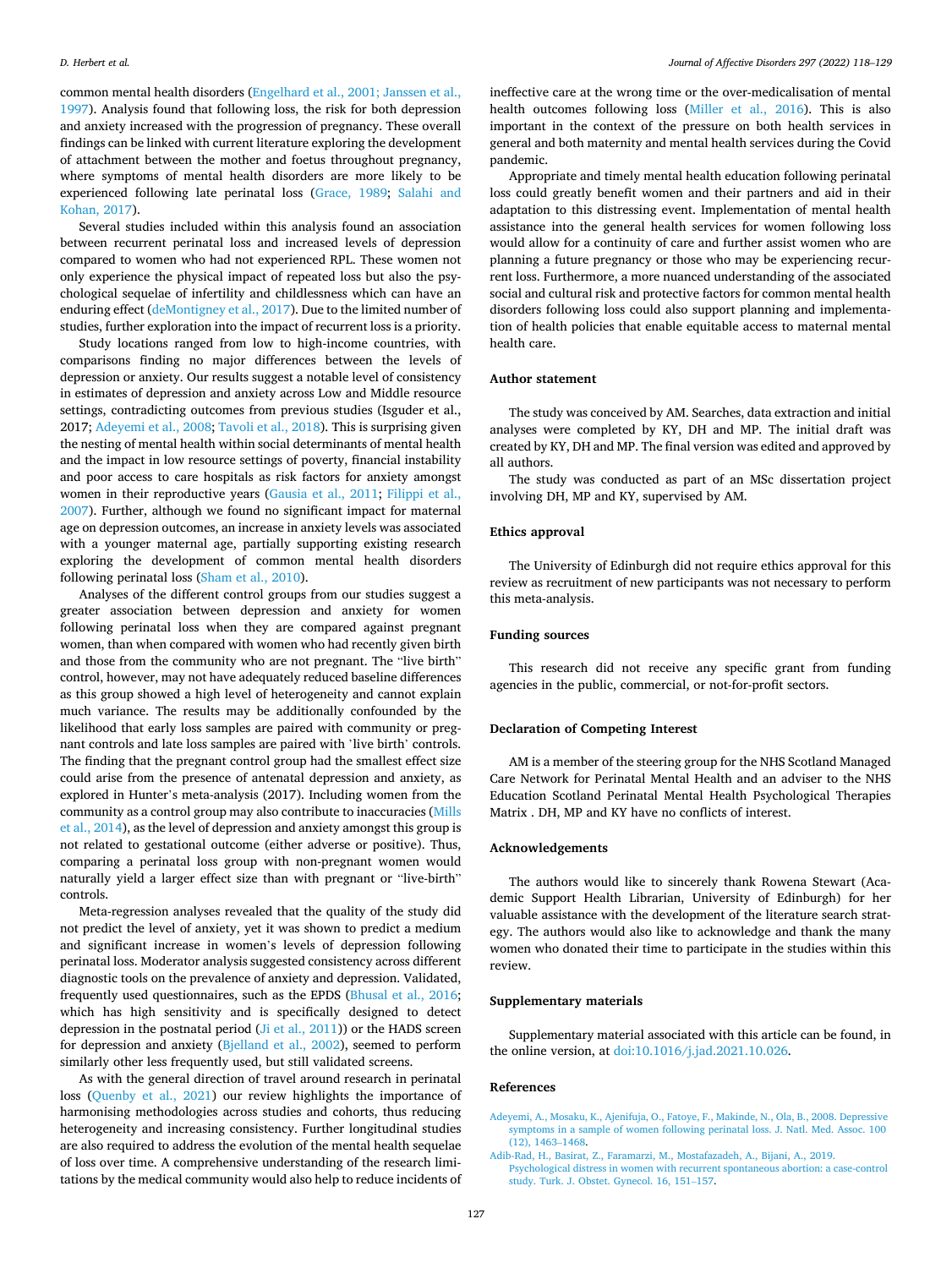<span id="page-10-0"></span>[Adolfsson, A., 2011. Meta-analysis to obtain a scale of psychological reaction after](http://refhub.elsevier.com/S0165-0327(21)01100-9/sbref0003) [perinatal loss: focus on miscarriage. Psychol. Res. Behav. Manag. 4, 29](http://refhub.elsevier.com/S0165-0327(21)01100-9/sbref0003)–39.

[Armstrong, D.S., 2004. Impact of prior perinatal loss on subsequent pregnancies.](http://refhub.elsevier.com/S0165-0327(21)01100-9/sbref0004) [J. Obstet. Gynecol. Neonatal. Nurs. 33, 765](http://refhub.elsevier.com/S0165-0327(21)01100-9/sbref0004)–773.

- [Bhusal, B.R., Bhandari, N., Chapagai, M., Gavidia, T., 2016. Validating the Edinburgh](http://refhub.elsevier.com/S0165-0327(21)01100-9/sbref0005) [Postnatal Depression Scale as a screening tool for postpartum depression in](http://refhub.elsevier.com/S0165-0327(21)01100-9/sbref0005)  [Kathmandu, Nepal. Int. J. Ment. Health Syst. 10 \(1\), 1](http://refhub.elsevier.com/S0165-0327(21)01100-9/sbref0005)–7.
- [Bjelland, I., Dahl, A.A., Haug, T.T., Neckelmann, D., 2002. The validity of the Hospital](http://refhub.elsevier.com/S0165-0327(21)01100-9/sbref0006)  [Anxiety and Depression Scale: an updated literature review. J. Psychosom. Res. 52](http://refhub.elsevier.com/S0165-0327(21)01100-9/sbref0006)   $(2)$ , 69–77.
- [Borenstein, M., 2009. Introduction to meta-analysis. Statistics in Practice. John Wiley](http://refhub.elsevier.com/S0165-0327(21)01100-9/sbref0007) & [Sons, Chichester, U.K](http://refhub.elsevier.com/S0165-0327(21)01100-9/sbref0007).
- [Boyle, F.M., Vance, J.C., Najman, J.M., Thearle, M.J., 1996. The mental health impact of](http://refhub.elsevier.com/S0165-0327(21)01100-9/sbref0008)  [stillbirth, neonatal death or sids: prevalence and patterns of distress among mothers.](http://refhub.elsevier.com/S0165-0327(21)01100-9/sbref0008)  [Soc. Sci. Med. 43 \(8\), 1273](http://refhub.elsevier.com/S0165-0327(21)01100-9/sbref0008)–1282.
- [Brier, N., 2004. Anxiety after miscarriage: a review of the empirical literature and](http://refhub.elsevier.com/S0165-0327(21)01100-9/sbref0009)  [implications for clinical practice. Birth 31, 138](http://refhub.elsevier.com/S0165-0327(21)01100-9/sbref0009)–142.
- [Budak, A.M.U., Harris, G., Blissett, J., 2016. Perinatal trauma with and without loss](http://refhub.elsevier.com/S0165-0327(21)01100-9/sbref0010) [experiences. J. Reprod. Infant. Psychol. 34 \(4\), 413](http://refhub.elsevier.com/S0165-0327(21)01100-9/sbref0010)–425.
- [Burden, C., Bradley, S., Storey, C., Ellis, A., Heazell, A.E.P., Downe, S., Cacciatore, J.,](http://refhub.elsevier.com/S0165-0327(21)01100-9/sbref0011) [Siassakos, D., 2016. From grief, guilt pain and stigma to hope and pride - a](http://refhub.elsevier.com/S0165-0327(21)01100-9/sbref0011) [systematic review and meta-analysis of mixed-method research of the psychosocial](http://refhub.elsevier.com/S0165-0327(21)01100-9/sbref0011) [impact of stillbirth. BMC Pregnancy Childbirth 16, 9.](http://refhub.elsevier.com/S0165-0327(21)01100-9/sbref0011)
- Center for Reproductive Rights. (2020). *The world's abortion laws*. Retrieved from [http](https://maps.reproductiverights.org/worldabortionlaws) [s://maps.reproductiverights.org/worldabortionlaws](https://maps.reproductiverights.org/worldabortionlaws). [Accessed 08/06/2020].
- [Christiansen, D.M., 2017. Posttraumatic stress disorder in parents following infant death:](http://refhub.elsevier.com/S0165-0327(21)01100-9/sbref0013)  [a systematic review. Clin. Psychol. Rev. 51, 60](http://refhub.elsevier.com/S0165-0327(21)01100-9/sbref0013)–74.
- [Chung, M.C., Reed, J., 2017. Posttraumatic stress disorder following stillbirth: trauma](http://refhub.elsevier.com/S0165-0327(21)01100-9/sbref0014) [characteristics, locus of control, posttraumatic cognitions. Psychiatr. Q. 88 \(2\),](http://refhub.elsevier.com/S0165-0327(21)01100-9/sbref0014) 307–[321](http://refhub.elsevier.com/S0165-0327(21)01100-9/sbref0014).
- Daugirdaite, V., van den Akker, O., Purewal, S., 2015. Posttraumatic stress and [posttraumatic stress disorder after termination of pregnancy and reproductive loss: a](http://refhub.elsevier.com/S0165-0327(21)01100-9/sbref0015)  [systematic review. J. Pregnancy 2015](http://refhub.elsevier.com/S0165-0327(21)01100-9/sbref0015).
- [deMontigny, F., Verdon, C., Meunier, S., Dubeau, D., 2017. Women](http://refhub.elsevier.com/S0165-0327(21)01100-9/sbref0016)'s persistent [depressive and perinatal grief symptoms following a miscarriage: the role of](http://refhub.elsevier.com/S0165-0327(21)01100-9/sbref0016) [childlessness and satisfaction with healthcare services. Arch. Womens Ment. Health](http://refhub.elsevier.com/S0165-0327(21)01100-9/sbref0016)  [20 \(5\), 655](http://refhub.elsevier.com/S0165-0327(21)01100-9/sbref0016)–662.
- [DerSimonian, R., Laird, N., 1986. Meta-analysis in clinical trials. Control Clin. Trials 7,](http://refhub.elsevier.com/S0165-0327(21)01100-9/sbref0017) 177–[188](http://refhub.elsevier.com/S0165-0327(21)01100-9/sbref0017).
- [Dingle, K., Alati, R., Clavarino, A., Najman, J.M., Williams, G.M., 2008. Pregnancy loss](http://refhub.elsevier.com/S0165-0327(21)01100-9/sbref0018)  [and psychiatric disorders in young women: an Australian birth cohort study. Br. J.](http://refhub.elsevier.com/S0165-0327(21)01100-9/sbref0018)  [Psychiatry 193 \(6\), 455](http://refhub.elsevier.com/S0165-0327(21)01100-9/sbref0018)–460.
- [Duval, S., Tweedie, R., 2000. A nonparametric](http://refhub.elsevier.com/S0165-0327(21)01100-9/sbref0019) "trim and fill" method of accounting for [publication bias in meta-analysis. J. Am. Stat. Assoc. 95, 89](http://refhub.elsevier.com/S0165-0327(21)01100-9/sbref0019)–98.
- [Engelhard, I.M., van den Hout, M.A., Arntz, A., 2001. Posttraumatic stress disorder after](http://refhub.elsevier.com/S0165-0327(21)01100-9/sbref0020)  [pregnancy loss. Gen. Hosp. Psychiatry 23 \(2\), 62](http://refhub.elsevier.com/S0165-0327(21)01100-9/sbref0020)–66.
- [Farquharson, R.G., Jauniaux, E., Exalto, N., 2005. Updated and revised nomenclature for](http://refhub.elsevier.com/S0165-0327(21)01100-9/sbref0021)  [description of early pregnancy events. Hum. Reprod. 20 \(11\), 3008](http://refhub.elsevier.com/S0165-0327(21)01100-9/sbref0021)–3011.
- [Farren, J., Jalmbrant, M., Ameye, L., Joash, K., Mitchell-Jones, N., Tapp, S.,](http://refhub.elsevier.com/S0165-0327(21)01100-9/sbref0022)  [Timmerman, D., Bourne, T., 2016. Post-traumatic stress anxiety and depression](http://refhub.elsevier.com/S0165-0327(21)01100-9/sbref0022) [following miscarriage or ectopic pregnancy: a prospective cohort study. BMJ Open 6,](http://refhub.elsevier.com/S0165-0327(21)01100-9/sbref0022)  [e011864](http://refhub.elsevier.com/S0165-0327(21)01100-9/sbref0022).
- [Farren, J., Mitchell-Jones, N., Verbakel, J.Y., Timmerman, D., Jalmbrant, M., Bourne, T.,](http://refhub.elsevier.com/S0165-0327(21)01100-9/sbref0023)  [2018. The psychological impact of early pregnancy loss. Hum. Reprod. Update 24](http://refhub.elsevier.com/S0165-0327(21)01100-9/sbref0023)  [\(6\), 731](http://refhub.elsevier.com/S0165-0327(21)01100-9/sbref0023)–749.
- [Filippi, V., Ganaba, R., Baggaley, R.F., Marshall, T., Storeng, K.T., Sombi](http://refhub.elsevier.com/S0165-0327(21)01100-9/sbref0024)é, I., [Ouattara, F., Ouedraogo, T., Akoum, M., Meda, N., 2007. Health of women after](http://refhub.elsevier.com/S0165-0327(21)01100-9/sbref0024)  [severe obstetric complications in Burkina Faso: a longitudinal study. Lancet North](http://refhub.elsevier.com/S0165-0327(21)01100-9/sbref0024)
- [Am. Ed. 370 \(9595\), 1329](http://refhub.elsevier.com/S0165-0327(21)01100-9/sbref0024)–1337. [Filippi, V., Goufodji, S., Sismanidis, C., Kanhonou, L., Fottrell, E., Ronsmans, C.,](http://refhub.elsevier.com/S0165-0327(21)01100-9/sbref0025)  [Alihonou, E., Patel, V., 2010. Effects of severe obstetric complications on women](http://refhub.elsevier.com/S0165-0327(21)01100-9/sbref0025)'s [health and infant mortality in Benin: effects of severe obstetric complications. Trop.](http://refhub.elsevier.com/S0165-0327(21)01100-9/sbref0025)  [Med. Int. Health 15 \(6\), 733](http://refhub.elsevier.com/S0165-0327(21)01100-9/sbref0025)–742.
- [Gausia, K., Moran, A.C., Ali, M., Ryder, D., Fisher, C., Koblinsky, M., 2011. Psychological](http://refhub.elsevier.com/S0165-0327(21)01100-9/sbref0026)  [and social consequences among mothers suffering from perinatal loss: perspective](http://refhub.elsevier.com/S0165-0327(21)01100-9/sbref0026) [from a low income country. BMC Public Health 11 \(1\), 1](http://refhub.elsevier.com/S0165-0327(21)01100-9/sbref0026)-9.
- [Gold, K.J., Boggs, M.E., Muzik, M., Sen, A., 2014. Anxiety disorders and obsessive](http://refhub.elsevier.com/S0165-0327(21)01100-9/sbref0027) [compulsive disorder 9 months after perinatal loss. Gen. Hosp. Psychiatry 36 \(6\),](http://refhub.elsevier.com/S0165-0327(21)01100-9/sbref0027) 650–[654](http://refhub.elsevier.com/S0165-0327(21)01100-9/sbref0027).
- [Grace, J.T., 1989. Development of maternal-fetal attachment during pregnancy. Nurs.](http://refhub.elsevier.com/S0165-0327(21)01100-9/sbref0028) [Res.](http://refhub.elsevier.com/S0165-0327(21)01100-9/sbref0028)
- [Gravensteen, I.K., Helgadottir, L.B., Jacobsen, E.-.M., Sandset, P.M., Ekeberg,](http://refhub.elsevier.com/S0165-0327(21)01100-9/sbref0029) Ø., 2012. [Long-term impact of intrauterine fetal death on quality of life and depression: a](http://refhub.elsevier.com/S0165-0327(21)01100-9/sbref0029)  case–[control study. BMC Pregnancy Childbirth 12 \(1\), 43.](http://refhub.elsevier.com/S0165-0327(21)01100-9/sbref0029)
- [He, L., Wang, T., Xu, H., Chen, C., Liu, Z., Kang, X., Zhao, A., 2019. Prevalence of](http://refhub.elsevier.com/S0165-0327(21)01100-9/sbref0030)  [depression and anxiety in women with recurrent pregnancy loss and the associated](http://refhub.elsevier.com/S0165-0327(21)01100-9/sbref0030)  [risk factors. Arch. Gynecol. Obstet. 300 \(4\), 1061](http://refhub.elsevier.com/S0165-0327(21)01100-9/sbref0030)–1066.
- [Higgins, J.P., Thomas, J., Chandler, J., Cumpston, M., Li, T., Page, M.J., Welch, V.A.,](http://refhub.elsevier.com/S0165-0327(21)01100-9/sbref0031)  [2019. Cochrane Handbook For Systematic Reviews of Interventions. John Wiley](http://refhub.elsevier.com/S0165-0327(21)01100-9/sbref0031) & [Sons.](http://refhub.elsevier.com/S0165-0327(21)01100-9/sbref0031)
- [Hogue, C.J.R., Parker, C.B., Willinger, M., Temple, J.R., Bann, C.M., Silver, R.M.,](http://refhub.elsevier.com/S0165-0327(21)01100-9/sbref0032) . [Goldenberg, R.L., 2015. The association of stillbirth with depressive symptoms 6-36](http://refhub.elsevier.com/S0165-0327(21)01100-9/sbref0032)  [months post-delivery. Paediatr. Perinat. Epidemiol. 29 \(2\), 131](http://refhub.elsevier.com/S0165-0327(21)01100-9/sbref0032)–143.
- [Hunter, A., Tussis, L., MacBeth, A., 2017. The presence of anxiety, depression and stress](http://refhub.elsevier.com/S0165-0327(21)01100-9/sbref0033)  [in women and their partners during pregnancies following perinatal loss: a meta](http://refhub.elsevier.com/S0165-0327(21)01100-9/sbref0033)[analysis. J. Affect. Disord. 223, 153](http://refhub.elsevier.com/S0165-0327(21)01100-9/sbref0033)–164.
- [Isguder, C.K., Batmaz, S., Yildiz, M., Songur, E., Dogru, H.Y., Delibas, I.B., Cakmak, B.,](http://refhub.elsevier.com/S0165-0327(21)01100-9/sbref0034)  [Ozsoy, A.Z., 2018. Relationship between miscarriage and dysfunctional cognitions](http://refhub.elsevier.com/S0165-0327(21)01100-9/sbref0034) [about trauma, coping mechanisms, and posttraumatic growth. J. Ratio.-Emotive](http://refhub.elsevier.com/S0165-0327(21)01100-9/sbref0034)  [Cogn.-Behav. Therapy 36, 99](http://refhub.elsevier.com/S0165-0327(21)01100-9/sbref0034)–118.
- [Jacob, L., Polly, I., Kalder, M., Kostev, K., 2017. Prevalence of depression, anxiety, and](http://refhub.elsevier.com/S0165-0327(21)01100-9/sbref0035)  [adjustment disorders in women with spontaneous abortion in Germany - A](http://refhub.elsevier.com/S0165-0327(21)01100-9/sbref0035) [retrospective cohort study. Psychiatry Res. 258, 382](http://refhub.elsevier.com/S0165-0327(21)01100-9/sbref0035)–386.
- [Janssen, H.J., Cuisinier, M.C., de Graauw, K.P., Hoogduin, K.A., 1997. A prospective](http://refhub.elsevier.com/S0165-0327(21)01100-9/sbref0036) [study of risk factors predicting grief intensity following pregnancy loss. Arch. Gen.](http://refhub.elsevier.com/S0165-0327(21)01100-9/sbref0036)  [Psychiatry 54 \(1\), 56](http://refhub.elsevier.com/S0165-0327(21)01100-9/sbref0036)–61.
- [Ji, S., Long, Q., Newport, D.J., Na, H., Knight, B., Zach, E.B.,](http://refhub.elsevier.com/S0165-0327(21)01100-9/sbref0037) …, Stowe, Z.N., 2011. [Validity of depression rating scales during pregnancy and the postpartum period:](http://refhub.elsevier.com/S0165-0327(21)01100-9/sbref0037) [impact of trimester and parity. J. Psychiatr. Res. 45 \(2\), 213](http://refhub.elsevier.com/S0165-0327(21)01100-9/sbref0037)–219.
- [Kersting, A., Kroker, K., Steinhard, J., Hoernig-Franz, I., Wesselmann, U., Luedorff, K.,](http://refhub.elsevier.com/S0165-0327(21)01100-9/sbref0038) … [Suslow, T., 2009. Psychological impact on women after second and third trimester](http://refhub.elsevier.com/S0165-0327(21)01100-9/sbref0038)  [termination of pregnancy due to fetal anomalies versus women after preterm birth-a](http://refhub.elsevier.com/S0165-0327(21)01100-9/sbref0038)  [14-month follow up study. Arch. Women Ment. Health 12 \(4\), 193](http://refhub.elsevier.com/S0165-0327(21)01100-9/sbref0038)–201.
- [Klier, C.M., Geller, P.A., Neugebauer, R., 2000. Minor depressive disorder in the context](http://refhub.elsevier.com/S0165-0327(21)01100-9/sbref0039)  [of miscarriage. J. Affect. Disord. 59, 13](http://refhub.elsevier.com/S0165-0327(21)01100-9/sbref0039)–21.
- [Kulathilaka, S., Hanwella, R., de Silva, V.A., 2016. Depressive disorder and grief](http://refhub.elsevier.com/S0165-0327(21)01100-9/sbref0040) [following spontaneous abortion. BMC Psychiatry 16 \(1\), 1](http://refhub.elsevier.com/S0165-0327(21)01100-9/sbref0040)–6.
- Lancet. (2016). Ending preventable stillbirths. Retrieved from [https://www.thelancet.](https://www.thelancet.com/pb/assets/raw/Lancet/stories/series/stillbirths2016-exec-summ.pdf)  [com/pb/assets/raw/Lancet/stories/series/stillbirths2016-exec-summ.pdf](https://www.thelancet.com/pb/assets/raw/Lancet/stories/series/stillbirths2016-exec-summ.pdf) [Accessed 30/07/2020].
- [Lawn, J.E., Blencowe, H., Waiswa, P., Amouzou, A., Mathers, C., Hogan, D.,](http://refhub.elsevier.com/S0165-0327(21)01100-9/sbref0042) .. [Draper, E.S., 2016. Stillbirths: rates, risk factors, and acceleration towards 2030.](http://refhub.elsevier.com/S0165-0327(21)01100-9/sbref0042)  [Lancet \(British edition\) 387 \(10018\), 587](http://refhub.elsevier.com/S0165-0327(21)01100-9/sbref0042)–603.
- Lewkowitz, A.K., Rosenbloom, J.I., Keller, M., López, J.D., Macones, G.A., Olsen, M.A., [Cahill, A.G., 2019. Association between stillbirth](http://refhub.elsevier.com/S0165-0327(21)01100-9/sbref0043)  $\geq$ 23 weeks gestation and acute [psychiatric illness within 1 year of delivery. Am. J. Obstet. Gynecol. 221 \(5\), 491 e1-](http://refhub.elsevier.com/S0165-0327(21)01100-9/sbref0043)  [491.e22](http://refhub.elsevier.com/S0165-0327(21)01100-9/sbref0043).
- [Lok, I.H., Yip, A.S.K., Lee, D.T.S., Sahota, D., Chung, T.K.H., 2010. A 1-year longitudinal](http://refhub.elsevier.com/S0165-0327(21)01100-9/sbref0044)  [study of psychological morbidity after miscarriage. Fertil. Steril. 93 \(6\), 1966](http://refhub.elsevier.com/S0165-0327(21)01100-9/sbref0044)–1975.
- [Miller, S., Abalos, E., Chamillard, M., Ciapponi, A., Colaci, D., Comand](http://refhub.elsevier.com/S0165-0327(21)01100-9/sbref0045)é, D., . [Althabe, F., 2016. Beyond too little, too late and too much, too soon: a pathway](http://refhub.elsevier.com/S0165-0327(21)01100-9/sbref0045) [towards evidence-based, respectful maternity care worldwide. Lancet North Am. Ed.](http://refhub.elsevier.com/S0165-0327(21)01100-9/sbref0045)  [388 \(10056\), 2176](http://refhub.elsevier.com/S0165-0327(21)01100-9/sbref0045)–2192.
- [Mills, T.A., Ricklesford, C., Cooke, A., Heazell, A.E.P., Whitworth, M., Lavender, T.,](http://refhub.elsevier.com/S0165-0327(21)01100-9/sbref0046) 2014. Parents' [experiences and expectations of care in pregnancy after stillbirth or](http://refhub.elsevier.com/S0165-0327(21)01100-9/sbref0046) [neonatal death: a metasynthesis. BJOG 121 \(8\), 943](http://refhub.elsevier.com/S0165-0327(21)01100-9/sbref0046)–950.
- [Ng, B.K., Chuah, J.N., Lim, P.S., Shuhaila, A., Marhani, M., Azlin, M.I.N., 2017. Case](http://refhub.elsevier.com/S0165-0327(21)01100-9/sbref0047)  [control study of anxiety and depression among patients with miscarriage compared](http://refhub.elsevier.com/S0165-0327(21)01100-9/sbref0047)  [to those with successful pregnancy. Med. Health-Kuala Lumpur 12, 244](http://refhub.elsevier.com/S0165-0327(21)01100-9/sbref0047)–258.
- [Page, M.J., McKenzie, J.E., Bossuyt, P.M., Boutron, I., Hoffmann, T.C., Mulrow, C.D.,](http://refhub.elsevier.com/S0165-0327(21)01100-9/sbref0048) [Shamseer, L., Tetzlaff, J.M., Akl, E.A., Brennan, S.E., Chou, R., Glanville, J.,](http://refhub.elsevier.com/S0165-0327(21)01100-9/sbref0048) [Grimshaw, J.M., Hrobjartsson, A., Lalu, M.M., Li, T., Loder, E.W., Mayo-Wilson, E.,](http://refhub.elsevier.com/S0165-0327(21)01100-9/sbref0048) ´ [McDonald, S., McGuinness, L.A., Stewart, L.A., Thomas, J., Tricco, A.C., Welch, V.A.,](http://refhub.elsevier.com/S0165-0327(21)01100-9/sbref0048)  [Whiting, P., Moher, D., 2021. The PRISMA 2020 statement: an updated guideline for](http://refhub.elsevier.com/S0165-0327(21)01100-9/sbref0048)  [reporting systematic reviews. BMJ n71](http://refhub.elsevier.com/S0165-0327(21)01100-9/sbref0048).
- Price, S.K., McLeod, D.A., 2012. Definitional distinctions in response to perinatal loss and [fertility barriers. Illness Crisis Loss 20, 255](http://refhub.elsevier.com/S0165-0327(21)01100-9/sbref0050)–273.
- [Prost, A., Lakshminarayana, R., Nair, N., Tripathy, P., Copas, A., Mahapatra, R., Rath, S.,](http://refhub.elsevier.com/S0165-0327(21)01100-9/sbref0051)  Gope, R.K., …[, Costello, A., 2012. Predictors of maternal psychological distress in](http://refhub.elsevier.com/S0165-0327(21)01100-9/sbref0051) [rural India: a cross-sectional community-based study. J. Affect. Disord. 138 \(3\),](http://refhub.elsevier.com/S0165-0327(21)01100-9/sbref0051)  277–[286](http://refhub.elsevier.com/S0165-0327(21)01100-9/sbref0051).
- [Quenby, S., Gallos, I.D., Dhillon-Smith, R.K., Podesek, M., Stephenson, M.D., Fisher, J.,](http://refhub.elsevier.com/S0165-0327(21)01100-9/sbref0052) …[, Coomarasamy, A., 2021. Miscarriage matters: the epidemiological, physical,](http://refhub.elsevier.com/S0165-0327(21)01100-9/sbref0052)  [psychological, and economic costs of early pregnancy loss. Lancet North Am. Ed. 397](http://refhub.elsevier.com/S0165-0327(21)01100-9/sbref0052)  [\(10285\), 1658](http://refhub.elsevier.com/S0165-0327(21)01100-9/sbref0052)–1667.
- [Rees, D.I., Sabia, J.J., 2007. The relationship between abortion and depression: new](http://refhub.elsevier.com/S0165-0327(21)01100-9/sbref0053) [evidence from the fragile families and child wellbeing study. Med. Sci. Monit. 13,](http://refhub.elsevier.com/S0165-0327(21)01100-9/sbref0053) CR430–[CR436.](http://refhub.elsevier.com/S0165-0327(21)01100-9/sbref0053)
- [Salehi, K., Kohan, S., 2017. Maternal-fetal attachment: what we know and what we need](http://refhub.elsevier.com/S0165-0327(21)01100-9/sbref0054)  [to know. Int. J. Pregnancy Child Birth 2 \(5\), 146](http://refhub.elsevier.com/S0165-0327(21)01100-9/sbref0054)–148.
- [Schwarzer, G., 2016. Meta: general package for meta-analysis. R Package version 4, 4-0.](http://refhub.elsevier.com/S0165-0327(21)01100-9/sbref0055) [Schwerdtfeger, K.L., Shreffler, K.M., 2009. Trauma of pregnancy loss and infertility](http://refhub.elsevier.com/S0165-0327(21)01100-9/sbref0056)
- [among mothers and involuntarily childless women in the United States. J. Loss](http://refhub.elsevier.com/S0165-0327(21)01100-9/sbref0056) [Trauma 14 \(3\), 211](http://refhub.elsevier.com/S0165-0327(21)01100-9/sbref0056)–227. [Sham, A.K.H., Yiu, M.G.C., Ho, W.Y.B., 2010. Psychiatric morbidity following](http://refhub.elsevier.com/S0165-0327(21)01100-9/sbref0057)
- [miscarriage in Hong Kong. Gen. Hosp. Psychiatry 32 \(3\), 284](http://refhub.elsevier.com/S0165-0327(21)01100-9/sbref0057)–293.
- [Stroup, D.F., Berlin, J.A., Morton, S.C., Olkin, I., Williamson, G.D., Rennie, D., Moher, D.,](http://refhub.elsevier.com/S0165-0327(21)01100-9/sbref0058)  [Becker, B.J., Sipe, T.A., Thacker, S.B., 2000. Meta-analysis of observational studies in](http://refhub.elsevier.com/S0165-0327(21)01100-9/sbref0058)  [epidemiology: a proposal for reporting. Meta-analysis Of Observational Studies in](http://refhub.elsevier.com/S0165-0327(21)01100-9/sbref0058)  [Epidemiology \(MOOSE\) group. JAMA 283, 2008](http://refhub.elsevier.com/S0165-0327(21)01100-9/sbref0058)–2012.
- [Surkan, P.J., Sakyi, K., Strobino, D.M., Mehra, S., Labrique, A., Ali, H.,](http://refhub.elsevier.com/S0165-0327(21)01100-9/sbref0059) …, Christian, P., [2016. Depressive symptoms in mothers after perinatal and early infant loss in rural](http://refhub.elsevier.com/S0165-0327(21)01100-9/sbref0059)  [Bangladesh: a population-based study. Ann. Epidemiol. 26 \(7\), 467](http://refhub.elsevier.com/S0165-0327(21)01100-9/sbref0059)–473.
- [Tavoli, Z., Mohammadi, M., Tavoli, A., Moini, A., Effatpanah, M., Khedmat, L.,](http://refhub.elsevier.com/S0165-0327(21)01100-9/sbref0060) [Montazeri, A., 2018. Quality of life and psychological distress in women with](http://refhub.elsevier.com/S0165-0327(21)01100-9/sbref0060)
- [recurrent miscarriage: a comparative study. Health Qual. Life Outcomes 16 \(1\), 1](http://refhub.elsevier.com/S0165-0327(21)01100-9/sbref0060)–5. [Toffol, E., Koponen, P., Partonen, T., 2013. Miscarriage and mental health: results of two](http://refhub.elsevier.com/S0165-0327(21)01100-9/sbref0061)
- [population-based studies. Psychiatry Res. 205 \(1](http://refhub.elsevier.com/S0165-0327(21)01100-9/sbref0061)–2), 151–158. [Viechtbauer, W., 2010. Conducting meta-analyses in R with the metafor Package. J. Stat.](http://refhub.elsevier.com/S0165-0327(21)01100-9/sbref0062)  [Softw. 36, 1](http://refhub.elsevier.com/S0165-0327(21)01100-9/sbref0062)–48.
- [Williams, J.W., Plassman, B.L., Burke, J., Holsinger, T., Benjamin, S., 2010. Preventing](http://refhub.elsevier.com/S0165-0327(21)01100-9/sbref0063)  Alzheimer'[s Disease and Cognitive Decline. Evid. Rep. Technol. Assess. \(Full Rep\)](http://refhub.elsevier.com/S0165-0327(21)01100-9/sbref0063)